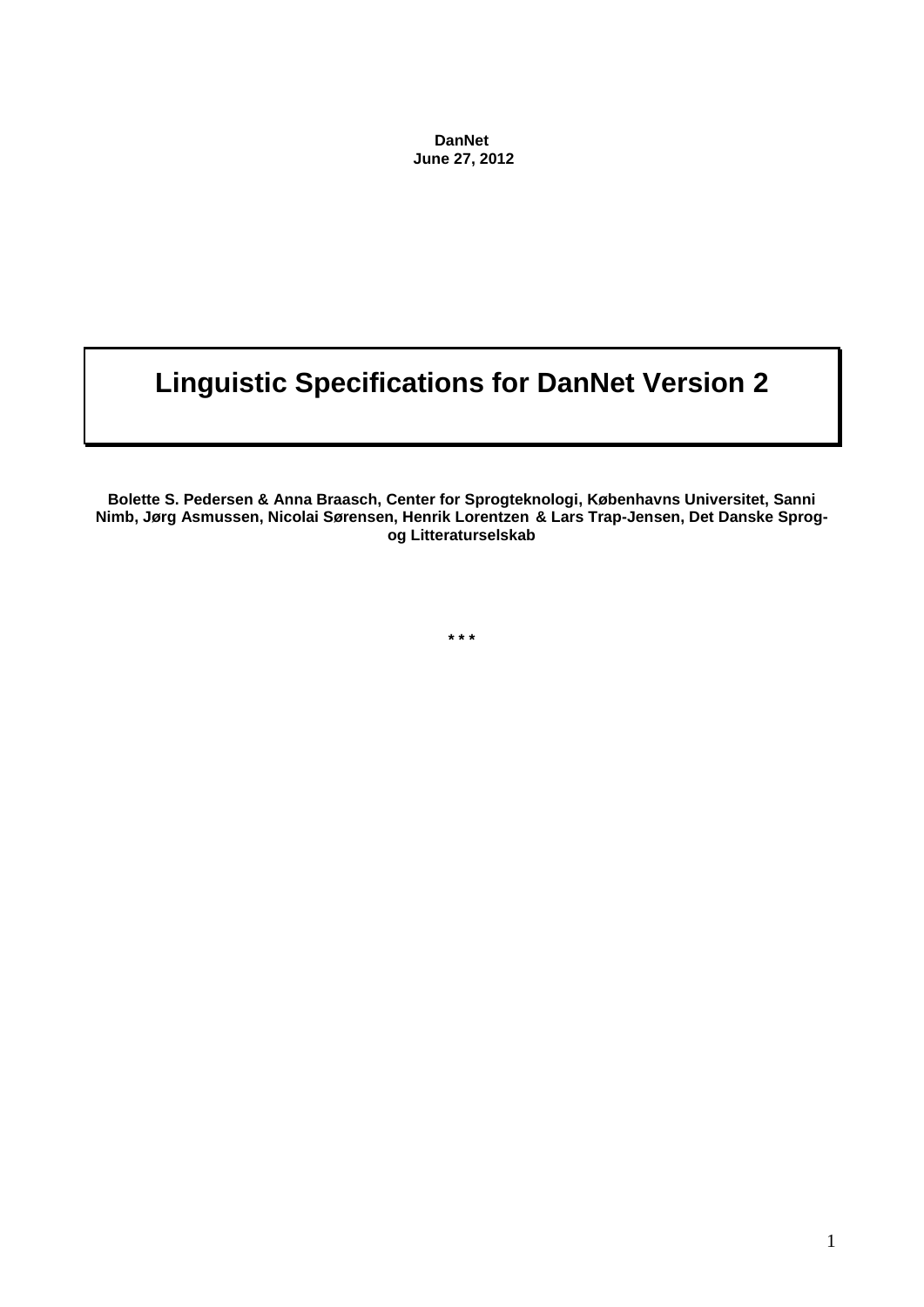# **Contents**

| Actions, events, properties and abstract objects (2nd and 3rd Order Entities) 24 |  |
|----------------------------------------------------------------------------------|--|
|                                                                                  |  |
|                                                                                  |  |
|                                                                                  |  |
|                                                                                  |  |
|                                                                                  |  |
|                                                                                  |  |
|                                                                                  |  |
|                                                                                  |  |
|                                                                                  |  |
|                                                                                  |  |
|                                                                                  |  |
|                                                                                  |  |
|                                                                                  |  |
|                                                                                  |  |
|                                                                                  |  |
| Ontological type: BOUNDEDEVENT+AGENTIVE+CONDITION+PHYSICAL 34                    |  |
| Ontological type: BOUNDEDEVENT+AGENTIVE+MENTAL+PURPOSE35                         |  |
|                                                                                  |  |
|                                                                                  |  |
|                                                                                  |  |
| Ontological type: 3RDORDERENTITY+MENTAL+PURPOSE+MANNER37                         |  |
|                                                                                  |  |
|                                                                                  |  |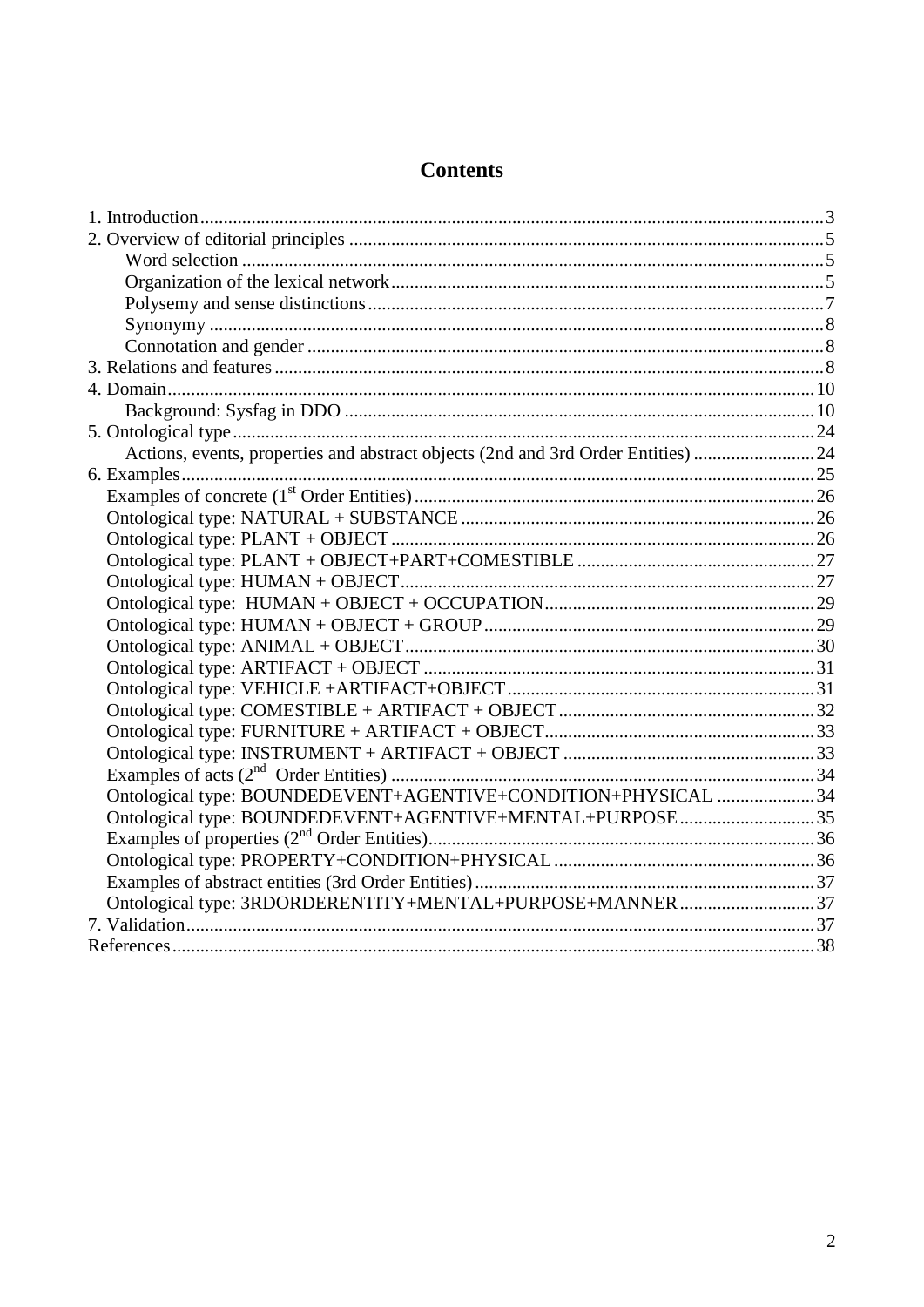# <span id="page-2-0"></span>**1. Introduction**

These specifications cover the Danish lexical-semantic wordnet DanNet Version 2, which has been developed by Centre for Language Technology, University of Copenhagen, and the Society for Danish Language and Literature.

The specifications present the types of information present in DanNet, and how they are to be interpreted linguistically. For a more in depth treatment of the methodological and linguistic choices we have made, as well as information about the sources used for the project, we refer to Pedersen et al. 2009, EuroWordNet (Vossen (ed.) 1999), Princeton WordNet (Fellbaum (ed.) 1998), and the Generative Lexicon (Pustejovsky 1995). Additionally, see our list of publications on wordnet.dk. DanNet now contains 65,000 so-called synsets, or sets of synonyms. A synset is the set of words in a given language that refer to the same concept. It is thus possible to equate a *synset* with a *concept*. Synsets are the central building blocks or nodes in the wordnet, and they are related to one another by semantic relations. Furthermore, synsets and relations are further specified by semantic characteristics or *features*.

All 65,000 synsets are provided with an ontological type and a link to the closest hypernym. Presently, more information is supplied about concrete substantives, these having on average four semantic relations to other synsets. 5,000 Danish synsets are linked to the equivalent English synset in Princeton WordNet (by the relation eq\_has\_synonym), also labelled Princeton Core.

Approximately 30% of the material has been produced semi-automatically with no further annotations; this is especially true for actions, events, properties and abstract entities. Concrete objects have received the most attention and as such have more relations than other concepts (for more information on the description of artifacts in DanNet, see Nimb, 2009). Approximately 2% of the material has been validated by others than the DanNet editors, see section 6.

Figure 1 shows a small excerpt of the wordnet from the area concerning musical instruments. The squares correspond to synsets and the lines to relations. The arrows illustrate the hyponymy relation, i.e. the closest hypernym. The relations are inherited such that *trompet* ("trumpet") inherits all the relations that its hypernym has, meaning made\_by *fremstille* ("manufacture"), used\_for *frembringe musik* ("making music") and *blæse* ("blow"), has\_mero\_part *mundstykke* ("mouth piece"), *rør* ("pipe") and *ventil* ("valve"), as well as has\_mero\_made\_of *metal*.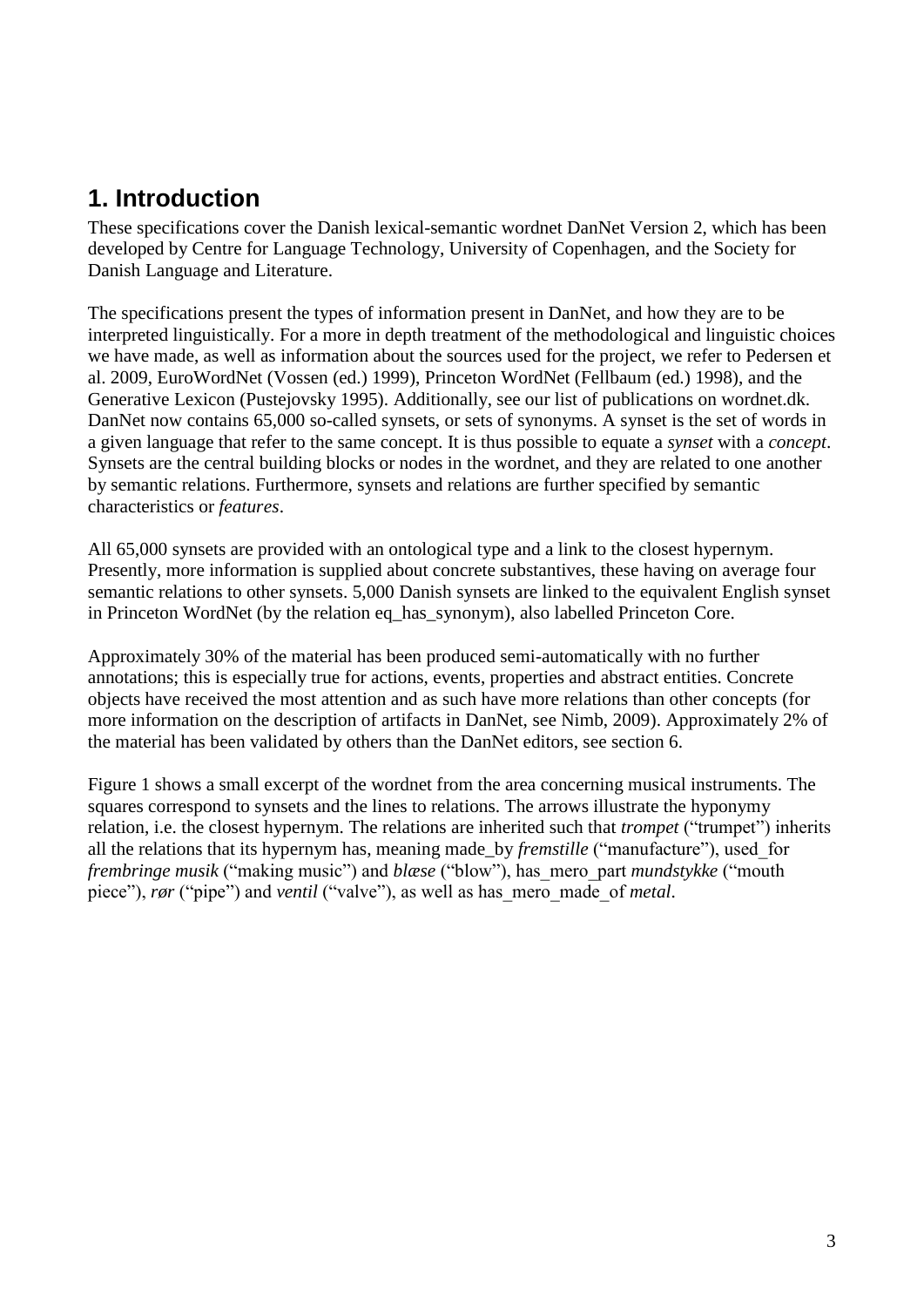

Figure 1: Graphical display of *trompet* and the relations it inherits from its hypernyms.

Figure 2 and 3 show two other graphical representations of *musikinstrument* ("musical instrument") from the webpage andreord.dk, where it is possible to browse DanNet online with Danish relation names (for a more thorough review of this browser, see Johannsen & Pedersen 2010). Figure 2 shows all relations given or inherited by *musikinstrument*, while figure 3 shows the largest groups of hyponyms for this concept.



Figure 2: *Musikinstrument* shown with all its relations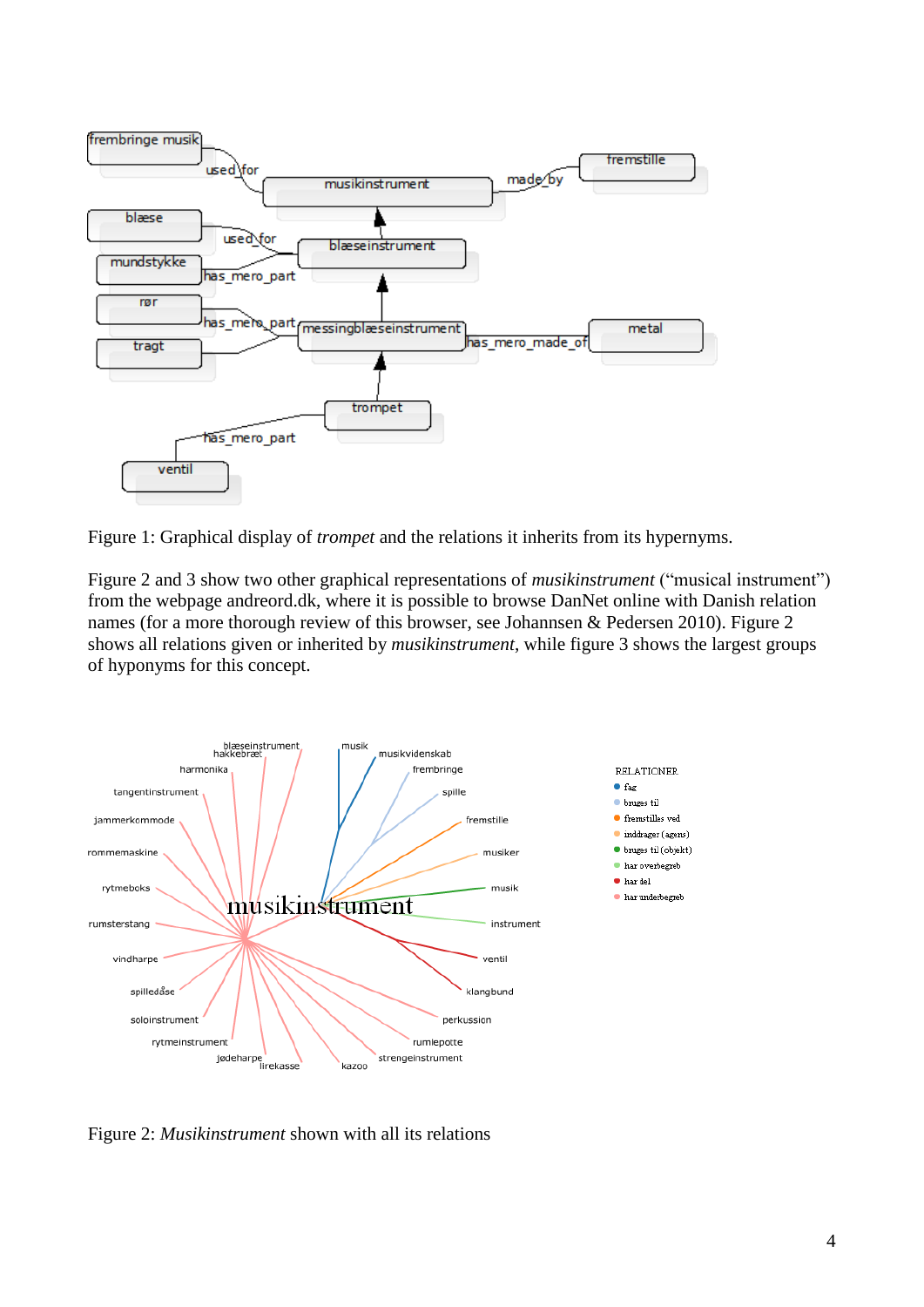

<span id="page-4-0"></span>Figure 3: *Musikinstrument* shown with the largest groups of hyponyms such as wind instruments, string instruments etc.

# **2. Overview of editorial principles**

#### <span id="page-4-1"></span>**Word selection**

The vocabulary in DanNet is a subset of *Den Danske Ordbog* (DDO), a corpus-based monolingual dictionary of modern Danish (online version: ordnet.dk/ddo). Two principles guided the selection:

- Frequency  $\bullet$
- Focus on concrete objects  $\bullet$

This means that highly frequent terms are generally in DanNet if they are concrete objects, while some frequently used words from other semantic domains, such as actions and abstract entities, still may be missing.

#### <span id="page-4-2"></span>**Organization of the lexical network**

DanNet is organized by closest hypernym. Hypernyms were automatically extracted from DDO but adjusted by the DanNet editors. In addition to closest hypernym, each synset has an ontological type from the EuroWordNet-ontology, cf. section 4.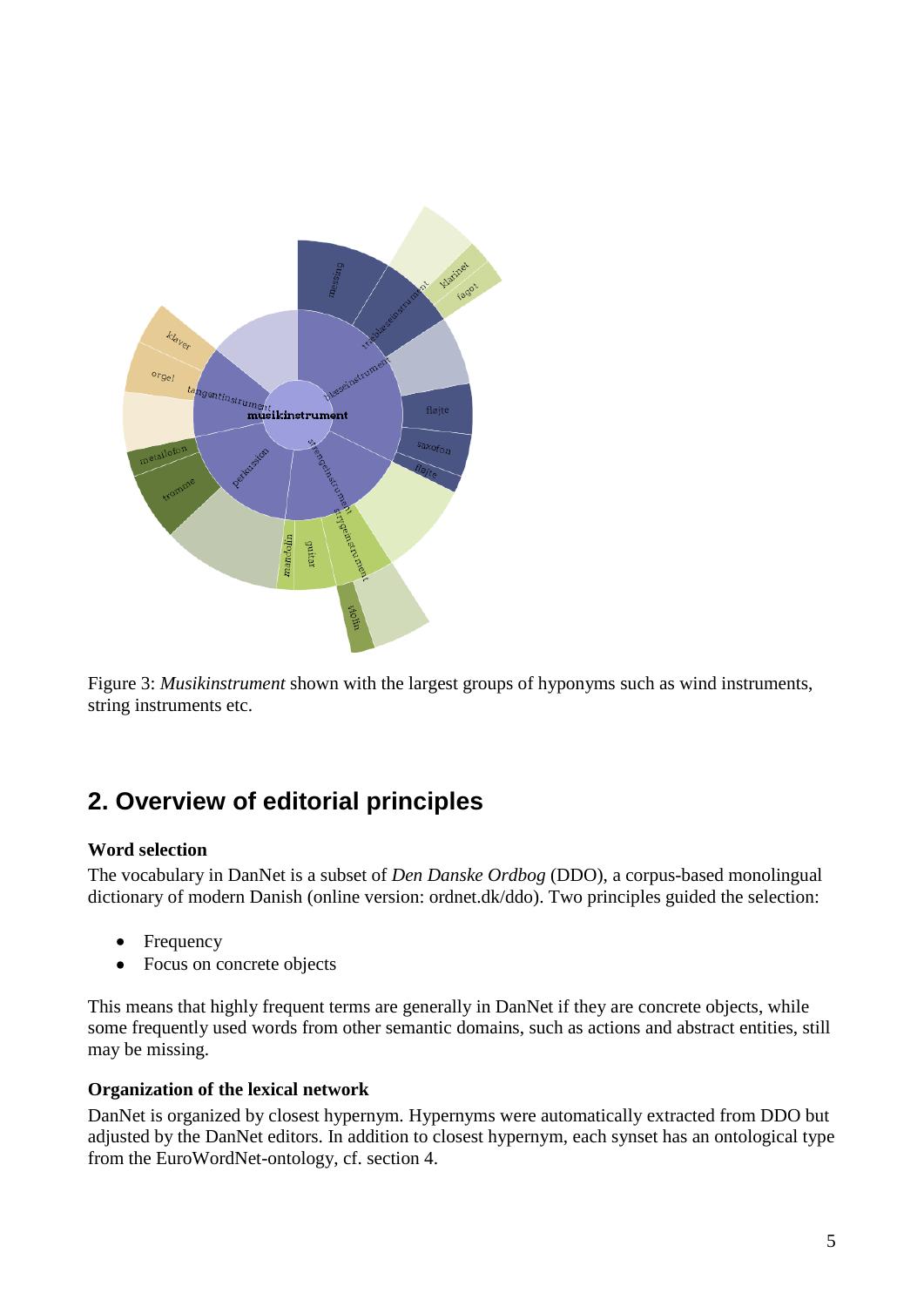The hypernyms used in DDO's meaning definitions were not taken from an established ontological system, but chosen by the individual editor in concordance with the general editorial guidelines for the dictionary. This means that one DDO-editor has chosen *lære* as the hypernym for *informatik*  ("informatics") and *bromatologi* ("food science"), while another has chosen *fag* as the hypernym for *samfundsfag* ("social science") and a third has chosen *videnskab* for *datalogi* ("computer science"). In these cases it has been the task of the DanNet editors to harmonize the wordnet, which often happens by collecting words such as *fag*, *lære*, and *videnskab* in one synset, as least in the cases where there are no good reasons for maintaining the division. As far as possible we have attempted to harmonize these cases.

In the 'classical' taxonomy sisters are often disjunctive, i.e. they rule out one another (shirt vs. trousers) and cannot be hypernyms of one another. Often, the hyponymy relation denotes an attribute or function which runs contrary to this classical taxonomy, for instance in the case of a lemma which designates a specific function rather than a 'kind'. In this, the hyperonymy relation is stated as has\_hypernym with the feature *ortho* (orthogonal) to show that it refers to a different dimension than the classical 'kind of'. An example is *vejtræ* which is any kind of tree lining a road, or *fødselsdagskage*, which is any kind of cake eaten at a birthday. Such sister concepts are not mutually exclusive; a *vejtræ* can also be a *klatretræ* ("tree for climbing").

Generally, one has to be aware how big a part of the ordinary vocabulary which has been described as *non-taxonomic* and that this affects the structure of the net to a large degree. It has not always been obvious which perspective to adopt when constructing the wordnet, and often it might be a good idea to adopt multiple perspectives at the same time. For DanNet we have adopted a layman's approach to the overall structure of the wordnet so that we do not develop a deeper hyponymy structure than is obvious to a non-specialist. The taxonomic hypernyms for *stol* ("chair") that are described in DanNet are thus *siddemøbel* ("piece of furniture for sitting in"), *møbel* ("piece of furniture"), and *genstand* ("object"). This does not mean that other perspectives on furniture are not found in the wordnet. In insurance terminology, for instance, the terms *bohave* and *indbo* are often used for all the possessions found in a dwelling, and more specifically *løsøre* for all the movable objects in a dwelling. These concepts are in DanNet, but not necessarily in the taxonomical structure except that they have a hypernym; in this case *samling* ("collection"), in the sense of a number of objects.

Likewise, the net will often appear somewhat heterogeneous, in that e.g. *genstand* has subordinate categories such as *møbel* ("furniture"), *bygningsværk* ("building") and *transportmiddel* ("vehicle"), but also quite specific concepts like *gulvtæppe* ("carpet") and *dyne* ("blanket"), which do not have any immediately obvious hypernym except for *genstand* (object/entity).

If one wishes to use DanNet to extract groups of semantically related concepts, it is important to note that this can be done in two ways. One can try to identify the hypernym(s) best describing the group of concepts one is interested in, e.g. *legemsdel* ("body part") or føde ("food"). As it not always easy to predict if the concepts one wishes to find have the same hypernym, it is possible to find a larger group of related terms by extracting concepts via the ontology. The ontology makes it possible to search for types such as COMESTIBLE or BODY\_PART. In this way, *muskler* ("muscles"), *knogler* ("bones"), and *organer* ("organs") are returned when searching for BODY\_PART, but these do not have *legemsdel* as a common hypernym.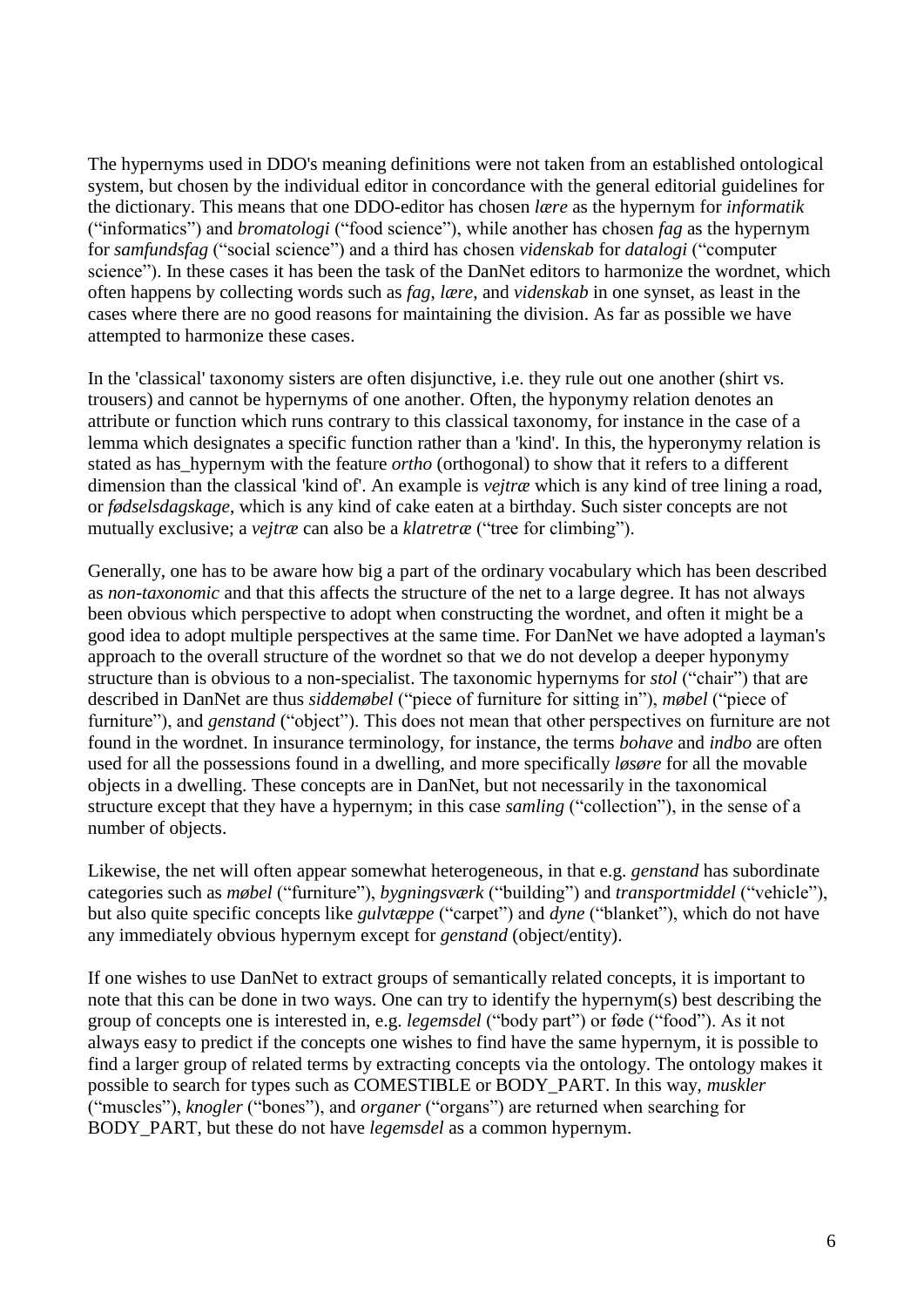#### <span id="page-6-0"></span>**Polysemy and sense distinctions**

DDO is the starting point for the sense distinctions established in DanNet. We have, however, merged senses where we thought DDO too fine-grained for what we can express in DanNet by relations and features. This is especially true for the subsenses of verbs. Generally we have tried to give different hypernyms for polysemous terms, or otherwise to differentiate subsenses formally by relations or features.

As example would be the two closely related senses of *frokost* ("lunch") in DDO:

1) *det kolde måltid der indtages midt på dagen* ("The cold meal eaten in the middle of the day")

2) *måltid der serveres (for gæster) midt på dagen* ("Meal served (for guests) in the middle of the day")

Both have *måltid* as genus proximum in DDO's definition, but sense 1 is given the hypernym *måltid* and the second *sammenkomst*. In such cases the definition of sense 2 is adjusted to *sammenkomst midt på dagen hvor der serveres varm eller kold mad* ("assembly in the middle of the day were hot or cold food is served"). A formal differentiation of polysemous words is alas not always possible.

In the database different senses are separated by means of homograph numbers, main sense numbers, and subsense numbers which come from the printed version of DDO. An entry always has a main sense number which is added to the lemma following an underscore: *bil\_1* refers to the first (and coincidentally only) main sense of the lemma *bil* ("car"). Entries with the main sense number \_0 are not yet included in DDO.

Subsenses have both a main sense number and a subsense number, such that *karet\_1\_2* refers to the second subsense of the first main sense of the lemma *karet* ("horse-drawn carriage"). From the name it can be seen that there are at least two other senses of *karet*: a main sense (*karet\_1*) and a subsense (*karet\_1\_1*); there is, however, no guarantee that these are actually included in DanNet.

Homograph numbers are separated from the lemma with a comma, such that *slæde,1\_3* signifies the third main sense of the first homograph of *slæde* ("sleigh").

Systematic polysemy is when groups of words exhibit the same variation in meaning. Terms referring to institutions, for instance, can often be used both in the sense of the building housing them and the people they represent. In these cases, each sense is coded as a separate synset, i.e. one for the institution, one for the building, and one for the group of people, which are each connection by the relation "reg\_polysem", regular polysemy. This has also been attempted in the cases where these senses are not consistently listed in DDO. In DDO, most animals have an extra sense denoting the animal as food (e.g., *lam*, which can either mean "lamb" or "mutton"), but not all words for edible animals have this subsense. Since systematic polysemy is rather comprehensive and requires new corpus research because many of the senses are missing from DDO, it must be noted that systematic polysemy is not fully covered for all relevant semantic groups in DanNet.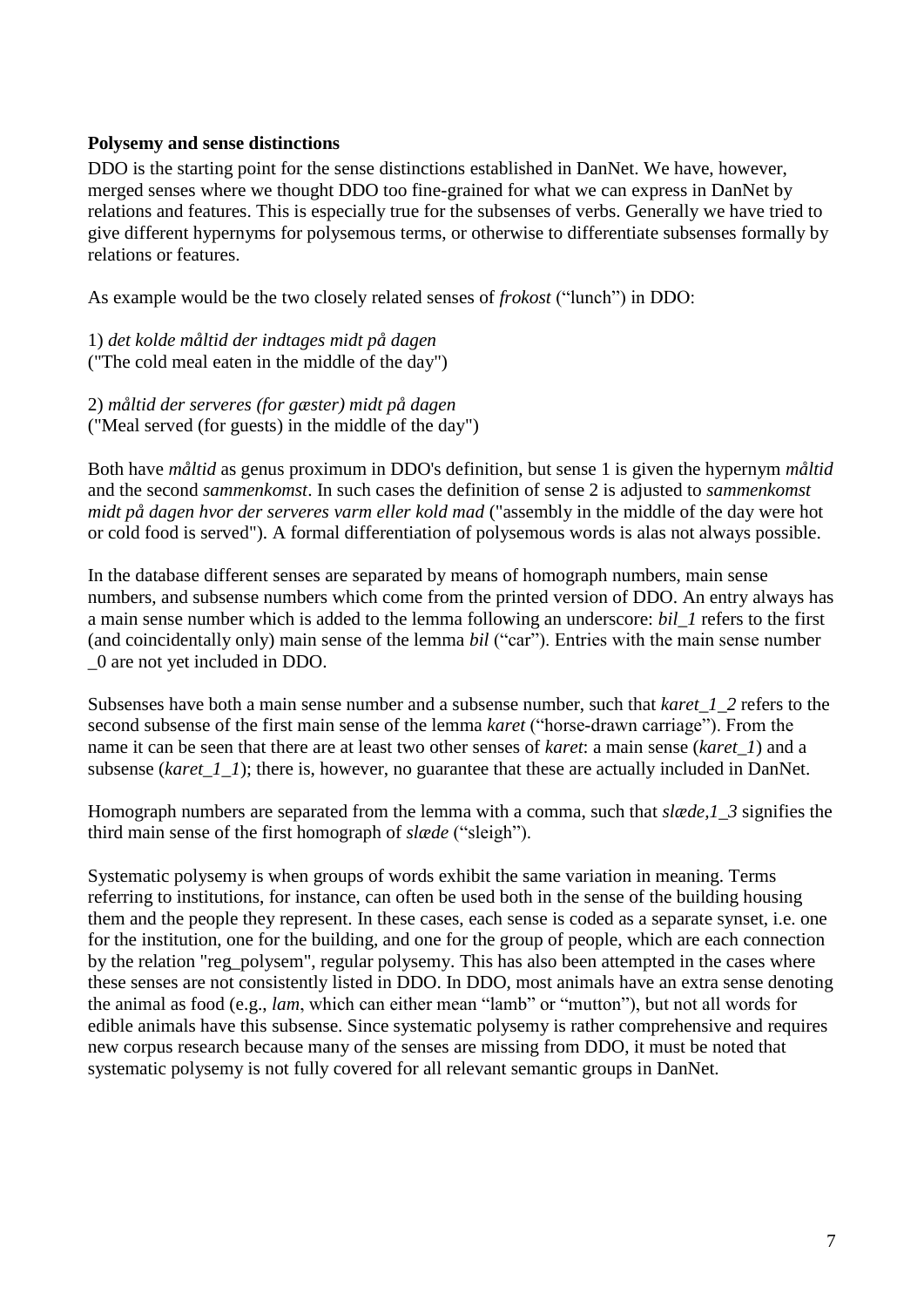### <span id="page-7-0"></span>**Synonymy**

Synonyms are as a rule given in the same synset corresponding to one concept, e.g. *hustru*, *viv* and *kone* ("spouse", "wife") are seen as the same concept. This is true even if they belong to different registers. There are also examples where two concepts are listed as near-synonyms of one another by way of a relation; this is done in cases where the semantic distance is seen as too big to merge them.

#### <span id="page-7-1"></span>**Connotation and gender**

DanNet contains certain features, such as connotation (negative/positive) and gender (male/female). For illustration, words like *rappenskralde* (glossed in DDO as "loud-mouthed woman") and *knag* (glossed "a person one likes") are coded with negative and positive connotation respectively, and *rappenskralde* furthermore given the feature 'female', where *knag* is gender-neutral and therefore underspecified for this feature. For most features given a connotation it is also stated which aspect this connotation applies to, i.e. appearance, behaviour, intelligence, etc.; see figure 4 which shows how negative terms for men and women are distributed over different areas. For more information, see Pedersen & Braasch, 2009.



<span id="page-7-2"></span>Figure 4: Negative and positive terms for men and women distributed on different aspects of the denotation such as appearance, sex appeal, personality, conduct, status, age etc.

# **3. Relations and features**

Version 2 contains the relations given in the figure below. Relations in **bold face** are specific to DanNet (and thus neither in Princeton WordNet nor EuroWordNet).

| concerns        | fodboldmål concerns sport                  |  |
|-----------------|--------------------------------------------|--|
| used for        | <i>hammer</i> used for <i>hamre</i>        |  |
| used_for_object | <i>clipse</i> used_for_object <i>clips</i> |  |
| made_by         | <i>bagværk</i> made by <i>bage</i>         |  |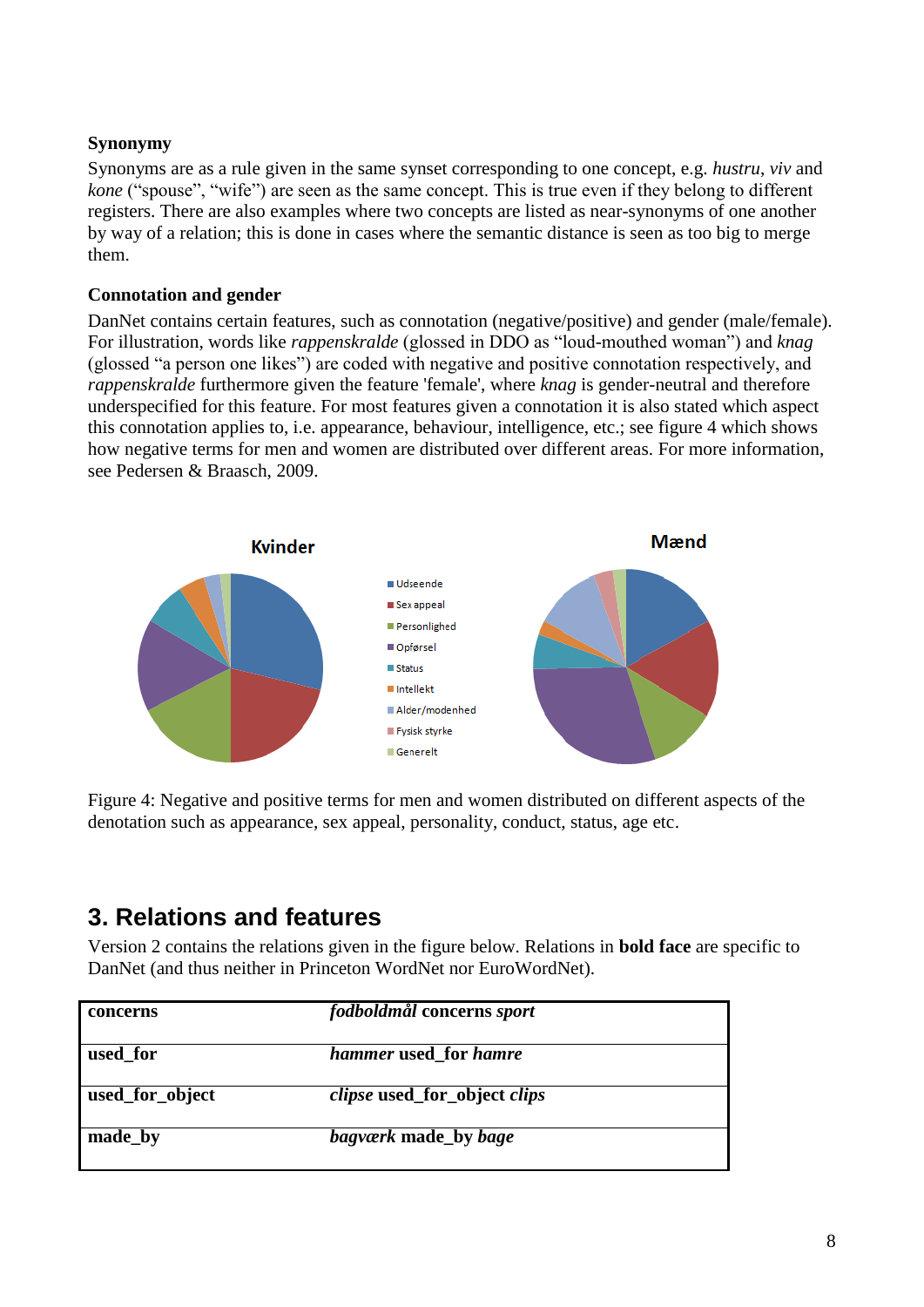| has_holo_madeof     | mel has_holo_madeof brød              |
|---------------------|---------------------------------------|
| has_holo_member     | partimedlem has_holo_member parti     |
| has_holo_location   | oase has_holo_location ørken          |
| has_holo_part       | øje has_holo_part ansigt              |
| has_hyperonym       | birketræ has_hyperonym træ            |
| has_hyperonym ortho | vejtræ has_hyperonym træ              |
| has_mero_madeof     | brød has_mero_madeof mel              |
| has_mero_member     | parti has_mero_member partimedlem     |
| has_mero_part       | hånd has_mero_part finger             |
| has_mero_location   | ørken has_mero_location oase          |
| $role\_agent$       | passager role_agent rejse             |
| role_patient        | modtager role_patient modtage         |
| involved_agent      | violin involved_agent violinist       |
| involved_instrument | violinist involved_instrument violin  |
| near_synonym        | si near_synonym dørslag               |
| Reg_polysem         | kanin (dyr) reg_polysem kanin (kød)   |
| xpos_near_synonym   | behandle xpos_near_synonym behandling |
| eq_has_synonym      | bil eq_has_synonym car                |
|                     | (link to Princeton WordNet)           |

Additionally, relations and synsets have semantic features:

| <b>Feature on synset</b>                | <b>Feature on relation</b>                          |
|-----------------------------------------|-----------------------------------------------------|
| $BC = ID$ for a synset                  | Disjunct = ID for a synset                          |
| (The synset constitutes a base concept) | (The relation is disjunct with another relations,   |
| in Princeton WordNet)                   | such as <i>skål</i> has_mero_made_of <i>glas</i> OR |
|                                         | <i>porcelæn</i> OR <i>plastic</i> )                 |
| Connotation = positive; negative        | <b>NEG</b>                                          |
| (The synset has a positive or negative) | (The relation is to be interpreted negatively, i.e. |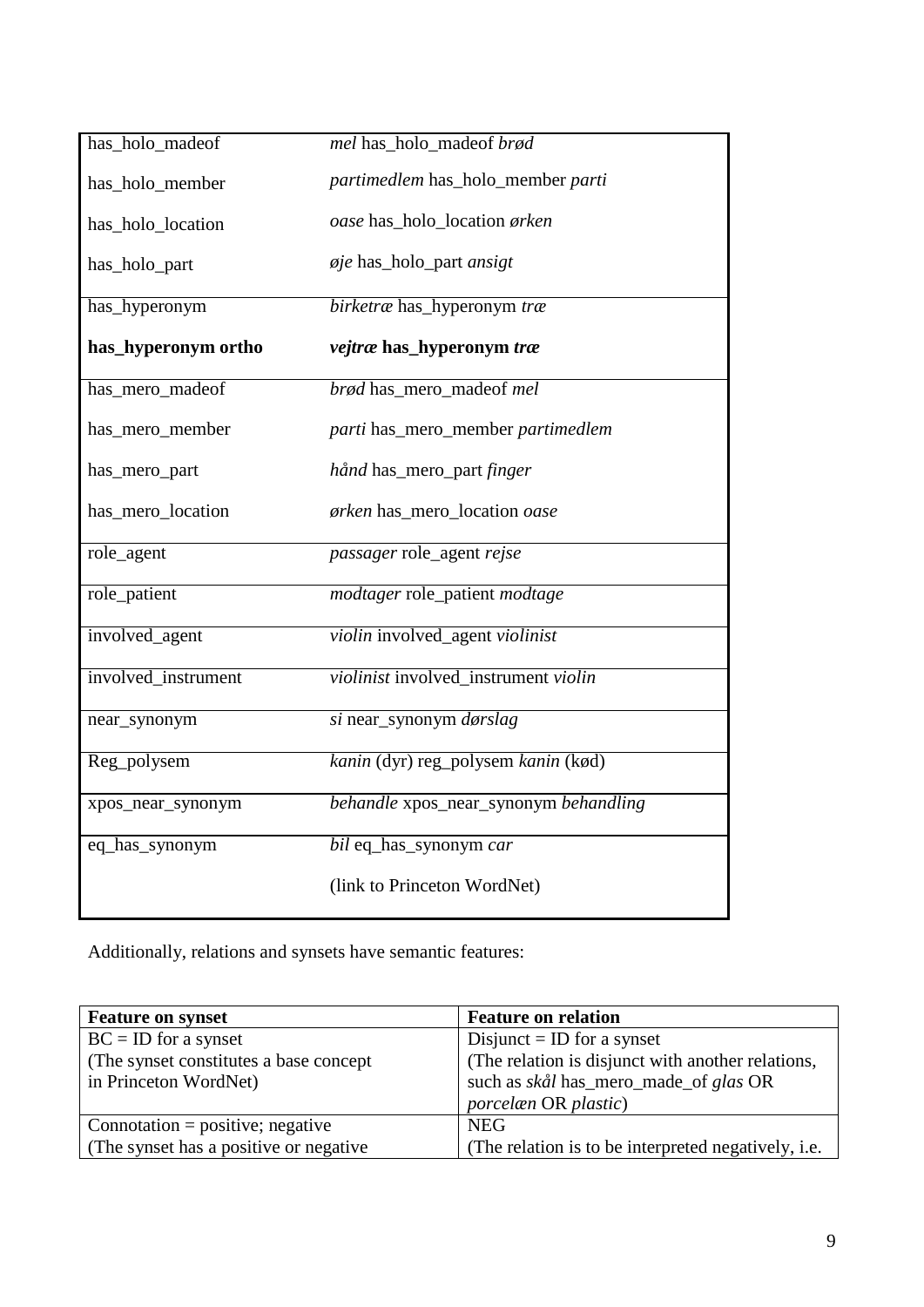| connotation, i.e. $fjols$ connotation = negative) | <i>ungkarl</i> role agent $\neq$ <i>gifte_sig</i> )     |
|---------------------------------------------------|---------------------------------------------------------|
| $Sex = male; female$                              | Ortho                                                   |
| (The synset refers to a male or a female)         | (The relation is orthoginal, i.e. non-                  |
|                                                   | taxonomical; only related to has_hyperonym as           |
|                                                   | in <i>vejtræ</i> is_a <i>træ</i> , ortho)               |
| Domain= (see below)                               | Restrict                                                |
|                                                   | (The relation is specified in relation to an            |
|                                                   | inhreited relation as in <i>maleri</i> : involved_agent |
|                                                   | <i>maler</i> ; restriction of the inherited             |
|                                                   | involved_agent kunstner)                                |

# <span id="page-9-0"></span>**4. Domain**

Information about domain in DDO called 'sysfag' has been automatically inserted in DanNet, in part by the relation 'domain', in part by the feature 'domain' (Domain from DDO). The attribute value consists of the same abbreviations for the individual domains as are used in DDO, which are explicated below.

## <span id="page-9-1"></span>**Background: Sysfag in DDO**

The element Sysfag ("theme") had two purposes when DDO was edited:

- 1. It was possible to check have a given subject was being covered by entries while work was ongoing on the first edition.
- 2. It was desired to make possible at a later date the extraction of a given subject's vocabulary for a subject-specific dictionary.

The guiding principle was that Sysfag should be marked as soon as possible, including for words or senses which are mostly or wholly part of everyday language. For instance, words like *penge* ("money") and *værktøj* ("tool") were given Sysfag. The editors added sysfag based on their first intuition and without systematically examining how similar words were marked, and because it was only possible to add one sysfag-element to each word, words from similar semantic areas - even synonyms - might have different sysfag values (e.g. *tallerken* ("(dinner) plate") has "mad" ("food"), but *kop* has *bolig* ("dwelling")). Later this has been partly revised for greater consistency, but certainly there still exists some undesirable inconsistency. While making the digital edition of DDO is was decided to allow as many sysfag for a sense as is thought relevant, and in the future DDO will contain more information on sysfag which can be transferred to DanNet.

Some senses were not marked with information on sysfag due to oversight from the DDO-editor. In other cases the information may be missing because the DDO-editor decided not to mark a concept which belongs to several domains, because adding multiple sysfag was not allowed, and choosing one over another would skew the distribution. Finally, the information may be faulty because the field was not visible on the print that was checked during the second round of editing.

In the long term DDO will be expanded with information about sysfag for words that are currently lacking it, both existing articles and the undefined b-words.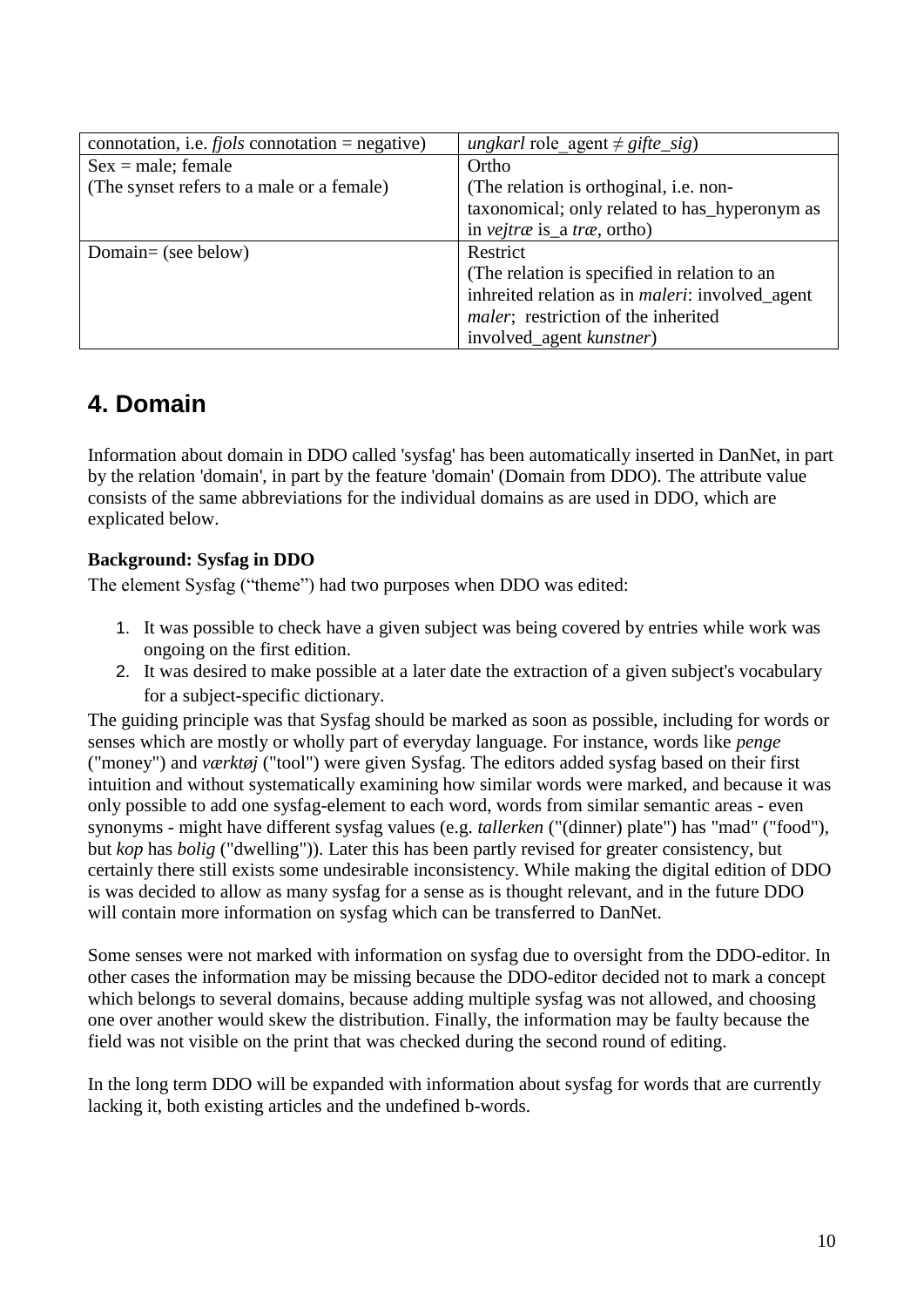DDO distinguishes between the sysfag element and another domain-element, *fag* ("subject" or "profession"). Fag was specified in the printed dictionary and used to mark that something was a technical term. Fag was only given for polysemous lemmas in that it's most important function was to make the article easier to read. Therefore the element fag cannot be used to extract domains from DDO, as all the monosemous technical lemmas lack this information.

Some sysfags turned out to be used so little they were not carried over into DanNet: fis (hunting and fishing), bød (cooperage), mus (music and dancing; separated into msk and dan instead), euf (relating to European politics), træ (woodworking industry).

Below is given a list of the different sysfag categories and the DanNet relations they have been converted to. Some domains include a brief description of the kind of words the domain contains.

|     | Total Approx.<br>number<br>of<br>lemmas<br>in DDO<br>with<br>this<br>domain | The synset in DanNet<br>to which the domain is<br>linked | <b>Comments (in Danish)</b>                                                                                                              |
|-----|-----------------------------------------------------------------------------|----------------------------------------------------------|------------------------------------------------------------------------------------------------------------------------------------------|
| aku | 106                                                                         | 21100<br>akustik_2                                       | akustik: lyd, akustik, klang, forskellige ord der betegner 'at lyde på en<br>bestemt måde'                                               |
| akæ | 63                                                                          | 3072<br>arkæologi_1                                      | arkæologi: fund, grav, oldtidsgenstande, økser                                                                                           |
| ana | 1021                                                                        | 21101<br>anatomi_1                                       | anatomi: legemsdele; adjektiver der betegner fysisk udseende (fx arrret,<br>askeblond etc.). Jf. 'fyo'                                   |
| apo | 50                                                                          | 13826<br>farmakologi_1                                   | apotek, piller, salve                                                                                                                    |
| ark | 586                                                                         | 21104<br>arkitektur_1                                    | arkitektur: dele af huse, by-ord, bygninger, udsmykning på huse, design-<br>ord, arkitekt-ord, parker, verber der betegner at tegne etc. |
| asl | 31                                                                          | 21106<br>astrologi_1                                     | astrologi: astrologi-ord                                                                                                                 |
| ast | 195                                                                         | 3073<br>astronomi_1                                      | astronomi: planeter, stjerne, himmel, verdensrum, årtusinde, århundrede                                                                  |
| aut | 384                                                                         | 1517<br>motorkøretøj_1                                   | automobil: dele af biler, biler, bilulykke (overlap med 'ber'), jf. 'tra'                                                                |
| bag | 176                                                                         | 31913<br>bage_3_1                                        | bagerhåndværk: bageord, kager, brød jf. 'mad'                                                                                            |
| bal | 33                                                                          | 15198<br>ballet_1                                        | ballet: balletord, jf. 'dan' (dans)                                                                                                      |
| ban | 266                                                                         | 47279<br>bankvæsen_1                                     | bankvæsen: bank, konto, veksle, lån, valuta, afdrag                                                                                      |
| ber | 198                                                                         | 12796<br>beredskab_2_1                                   | beredskabskorps: redningstjeneste, alarm, ambulance, redning, ulykke,<br>brand                                                           |

### **Domains**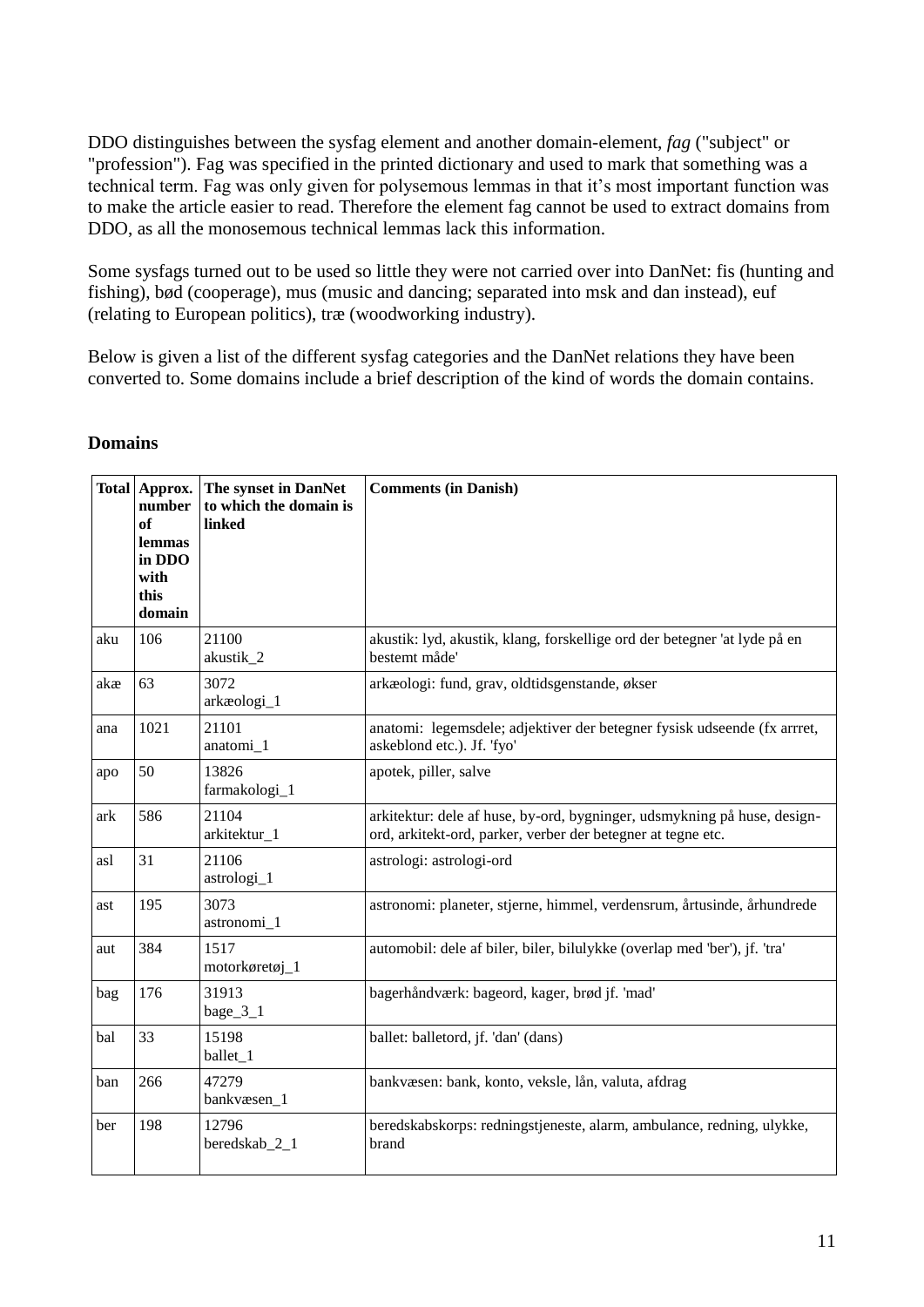| bik                         | 105  | 3074<br>biokemi_1                             | biokemi: bl.a. vitaminer, dna, protein, gær-ord                                                                                  |
|-----------------------------|------|-----------------------------------------------|----------------------------------------------------------------------------------------------------------------------------------|
| bio                         | 618  | 3075<br>biologi_1                             | biologi: væv, gen, økologi, ord der betegner alder (fyrrer og tresser fx) (jf.<br>'ana' anatomi, 'zoo' zoologi og 'bot' botanik) |
| bog                         | 270  | 2024<br>$bog_1$                               | Bogvæsen bilblioteks-ord, redaktører, bøger, dele af bog                                                                         |
| bol                         | 1193 | 5259<br>bolig_1                               | Bolig: boliger, boformer, ting der hører til i en bolig. Overlap med<br>køkkenting med sysfag 'mad'                              |
| bot                         | 1804 | 13808<br>botanik_1                            |                                                                                                                                  |
| byg                         | 318  | 37077<br>byggeri_1<br>4761<br>byggeri_2       |                                                                                                                                  |
| byt                         | 271  | 37077<br>byggeri_1                            |                                                                                                                                  |
| cyk                         | 68   | 1522<br>cykel_1                               |                                                                                                                                  |
| dan                         | 126  | 24172<br>$dans_1$                             |                                                                                                                                  |
| dip                         | 45   | 22977<br>diplomati_1                          |                                                                                                                                  |
| dri                         | 121  | 47286<br>driftsøkonomi_1                      |                                                                                                                                  |
| drk                         | 424  | 116 drik_1;<br>drikkevare_1                   | Drikkevarer, alkohol (jf nyd (nydelsesmiddel))                                                                                   |
| dyr                         | 12   | 6886<br>dyrlæge_1                             | Jf zoo (zoologi)                                                                                                                 |
| edb                         | 607  | 36946<br>$(edb_1;$<br>informationsteknologi_1 |                                                                                                                                  |
| ele                         | 224  | 47287<br>elektronik_1_1                       |                                                                                                                                  |
| elt                         | 127  | 47287<br>elektronik_1_1                       |                                                                                                                                  |
| ene                         | 220  | 5740<br>energi $2_1$                          |                                                                                                                                  |
| erh                         | 1453 | 16747<br>erhvervsliv_1                        |                                                                                                                                  |
| etn                         | 253  | 23672<br>etnologi_1<br>3070<br>antropologi_1  |                                                                                                                                  |
| $\ensuremath{\mathit{fam}}$ | 466  | 2402<br>familie_2_1<br>37029<br>familieliv_1  |                                                                                                                                  |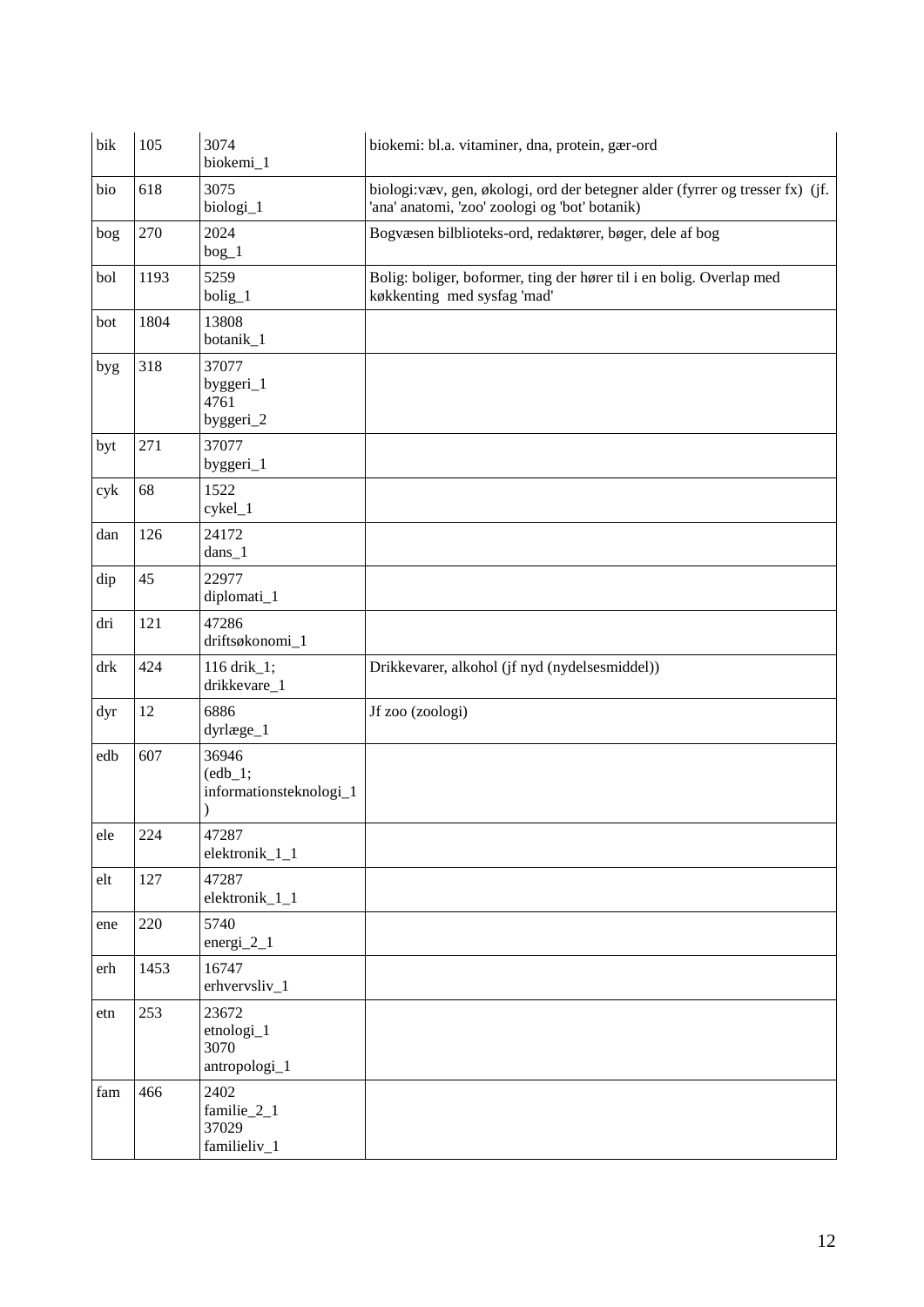| $\operatorname{fil}$ | 306  | 3081<br>filosofi_1                        |                                                                                                                                                                                                                            |
|----------------------|------|-------------------------------------------|----------------------------------------------------------------------------------------------------------------------------------------------------------------------------------------------------------------------------|
| fje                  | 236  | 38211<br>fjernsyn $1$ , tv $1$            |                                                                                                                                                                                                                            |
| flm                  | 209  | 1812<br>$film_1$                          |                                                                                                                                                                                                                            |
| fly                  | 116  | 5402<br>fly_1_1; flyvemaskine_1           |                                                                                                                                                                                                                            |
| fob                  | 32   | 6768<br>forbruger_1                       | forbrugerstof                                                                                                                                                                                                              |
| fol                  | 58   | 23675<br>folkloristik_1                   |                                                                                                                                                                                                                            |
| for                  | 96   | 24559<br>forsikring_1                     |                                                                                                                                                                                                                            |
| fot                  | 179  | 37000<br>$footo-1$                        |                                                                                                                                                                                                                            |
| fri                  | 475  | 37035<br>$hobby_1$                        |                                                                                                                                                                                                                            |
| frm                  | 27   | 10977<br>frimærke_1                       |                                                                                                                                                                                                                            |
| frs                  | 103  | 6294<br>$frisør_1$                        |                                                                                                                                                                                                                            |
| fsk                  | 180  | 47285<br>fiskeri_1                        |                                                                                                                                                                                                                            |
| fyo                  | 414  | 3085<br>fysiologi_1                       | fysiologi, fysiske (kropslige) lidelser (fx 'andengradsforbrænding',<br>kropslige egenskaber, fx 'ansigtskulør' og kropslige handlinger bredt<br>forstået (fx også 'armsved' og 'afslappethed' (jf. 'ana', 'sun' og 'hel') |
| fys                  | 787  | 3084<br>fysik_1                           |                                                                                                                                                                                                                            |
| gas                  | 739  | 36942<br>gastronomi<br>1975<br>madlavning | gastronomi, madlavning. Jf 'mad'.                                                                                                                                                                                          |
| geg                  | 1305 | 3087<br>geografi_1                        |                                                                                                                                                                                                                            |
| gel                  | 497  | 3088<br>geologi_1                         |                                                                                                                                                                                                                            |
| gla                  | 20   | 3788<br>glarmester_1                      | glarmesterhåndværk                                                                                                                                                                                                         |
| gra                  | 136  | 47284<br>layout_1                         | Grafisk industri                                                                                                                                                                                                           |
| han                  | 927  | 36941<br>handel_1                         |                                                                                                                                                                                                                            |
| hav                  | 177  | 47283<br>havebrug_1                       |                                                                                                                                                                                                                            |
| hel                  | 364  | 37034<br>helse_1_1; sundhed_1             | sundhedsord undtagen fysiske/fysiologiske ting (der har sysfag 'fyo').<br>Domain-relation 'Helse' og 'sundhed' i DanNet.                                                                                                   |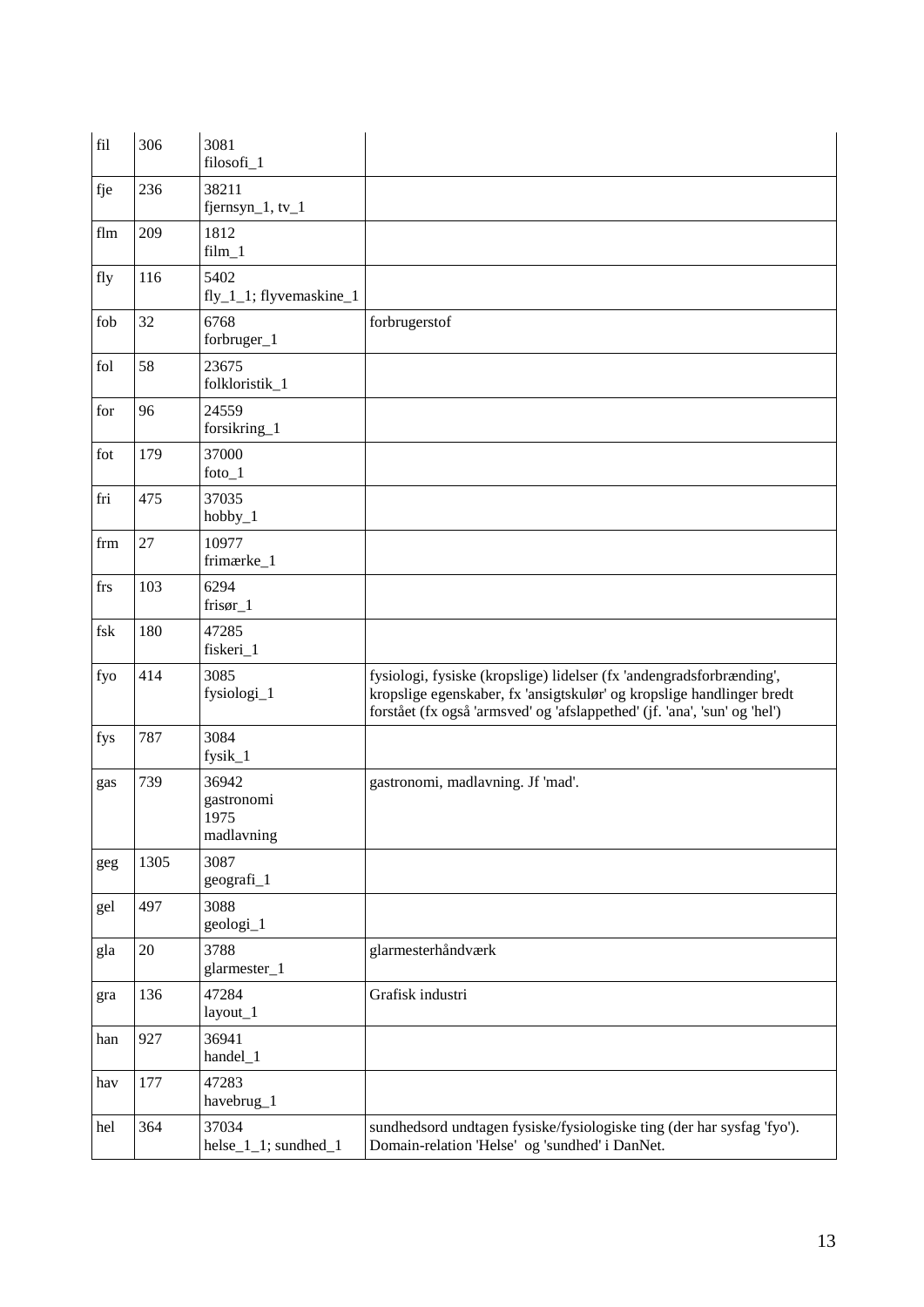| her    | 22   | 21125<br>heraldik_1                        | Våbenskjold, ordener                       |
|--------|------|--------------------------------------------|--------------------------------------------|
| his    | 471  | 3092<br>historie_3_2                       | Ældre folkeslag<br>Meget bred gruppe       |
| hvn    | 56   | 17096<br>havnevæsen_1                      |                                            |
| hyg    | 390  | 37036<br>hygiejne_1                        | Personligt toilette, cremer etc.           |
| håa    | 271  | 47235<br>håndarbejde_1                     |                                            |
| $h\aa$ | 437  | 37038<br>håndværk_1                        |                                            |
| ind    | 131  | 16806<br>industri_1_1;<br>industriområde_2 |                                            |
| jag    | 101  | 11679<br>jagt_1_1                          |                                            |
| jer    | 88   | 16815<br>jernbane_1_1                      | Jernbanevæsen, jf. tra (transportmidler)   |
| jur    | 1366 | 31825<br>$jura, 1_1$                       |                                            |
| kem    | 712  | 3095<br>kemi_1                             |                                            |
| kin    | 88   | 3095<br>kemi_1                             |                                            |
| kom    | 882  | 36949<br>kommunikation_1                   | ytringsverber og ytringsverbalsubstantiver |
| kon    | 153  | 40348 adel_1<br>17028<br>kongehus_1_1      | kongehus, adel, fyrste, hof                |
| kri    | 469  | 2122<br>kriminalitet_1                     | Jf pot (politi)                            |
| kul    | 544  | 36947<br>kultur_1                          |                                            |
| kun    | 656  | 15477<br>kunst_1                           |                                            |
| lam    | 12   | 47301<br>landmåling_1                      |                                            |
| lan    | 670  | 1956<br>landbrug_1                         |                                            |
| leg    | 72   | 38712<br>$leg_1$                           |                                            |
| lgg    | 132  | 38712<br>$leg_1$                           |                                            |
| lit    | 532  | 15318<br>litteratur_2                      |                                            |
| log    | 33   | 21140                                      |                                            |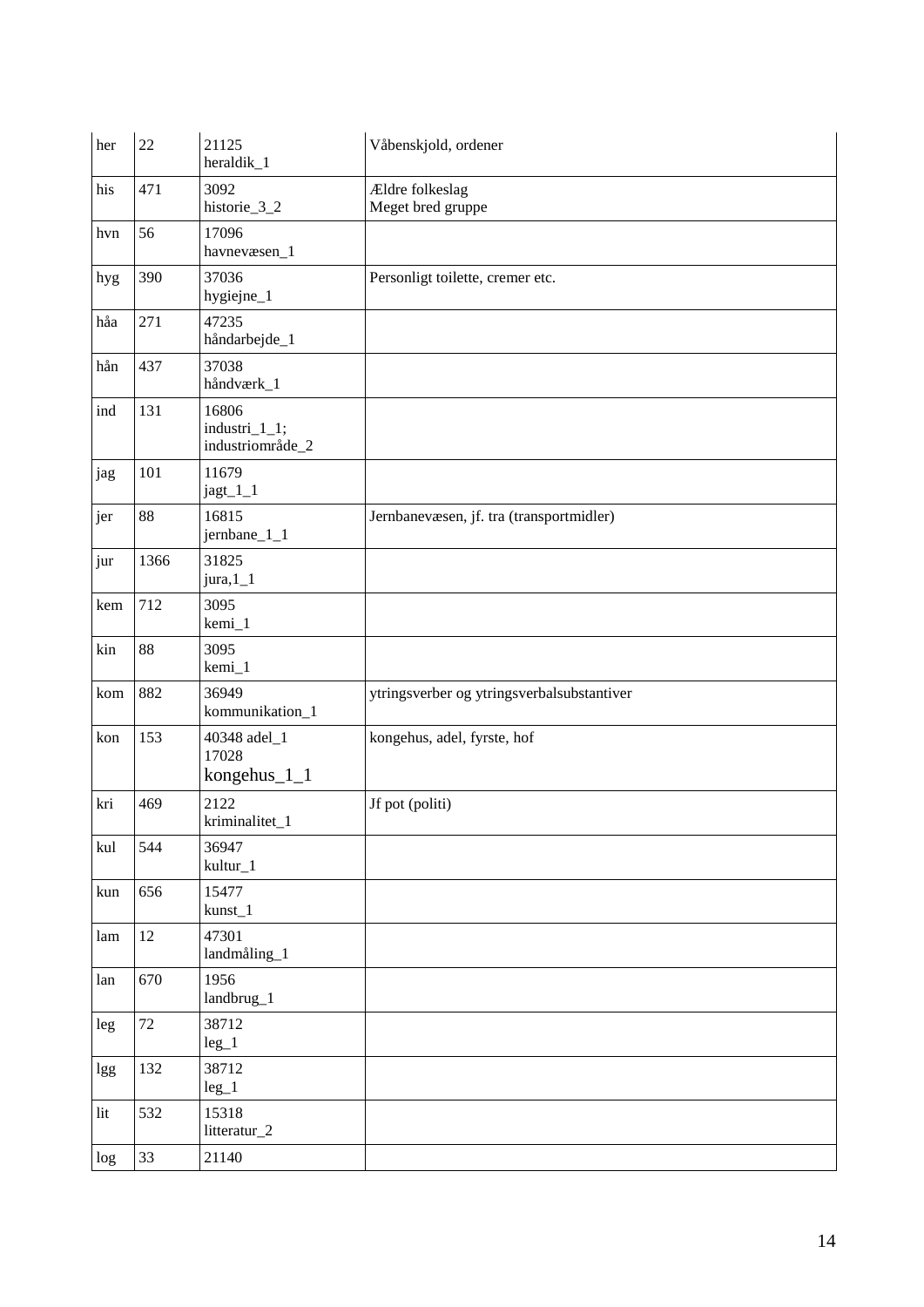|            |                | $logik_2$                                                       |                                                                                                                                       |
|------------|----------------|-----------------------------------------------------------------|---------------------------------------------------------------------------------------------------------------------------------------|
| $\rm{mad}$ | 1454           | 11676<br>(fødevare_1;madvare_1)<br>17549<br>føde mad æde ædelse | mad, madlavning                                                                                                                       |
| mal        | 363            | 37045<br>maling, $1_2$<br>22701<br>malerarbejde_1               | Farver, maleord                                                                                                                       |
| mas        | 75             | 9947<br>teknik_2_2                                              | Maskiner, motorer                                                                                                                     |
| mat        | 746            | 3105<br>matematik_1                                             |                                                                                                                                       |
| med        | 2108           | 3106<br>lægevidenskab_1;<br>medicin_2                           |                                                                                                                                       |
| met        | 566            | 23691<br>meteorologi_1                                          | Vejr                                                                                                                                  |
| mia        | 85             | 13851<br>mineralogi_1                                           | Mineraler, diamant mv.                                                                                                                |
| mij        | 267            | 38145<br>miljø_1                                                | Affald, miljø, forurening, genbrug                                                                                                    |
| mil        | 1145           | 36939<br>militær_1                                              |                                                                                                                                       |
| min        | 31             | 47299<br>minedrift_1                                            |                                                                                                                                       |
| mot        | $\overline{4}$ | 1510<br>motorcykel_1                                            |                                                                                                                                       |
| msk        | 1619           | 37862<br>musik_1<br>36936<br>musikvidenskab_1                   |                                                                                                                                       |
| mtl        | 122            | 21149<br>metallurgi_1                                           | Metallurgi - læren om metaller                                                                                                        |
| mur        | 54             | 47292<br>murerhåndværk_1                                        |                                                                                                                                       |
| myt        | 126            | 3110<br>mytologi_2                                              |                                                                                                                                       |
| møn        | 21             | 18025<br>$m\phi$ nt_1                                           | mønter                                                                                                                                |
| mål        | 255            | 16112<br>måleenhed_1                                            | Ord der betegner størrelser, måleenheder                                                                                              |
| nat        | 190            | 3112<br>naturvidenskab_1                                        | Ret intetsigende gruppe med mange naturord og ord for naturlige<br>fænomener i bred forstand. Fx også ord der betegner noget med tid. |
| nyd        | 317            | 10582<br>nydelsesmiddel_1                                       | Alkohol-ord, rygning mv. Sammenfald med drk                                                                                           |
| nøk        | 79             | 47290                                                           |                                                                                                                                       |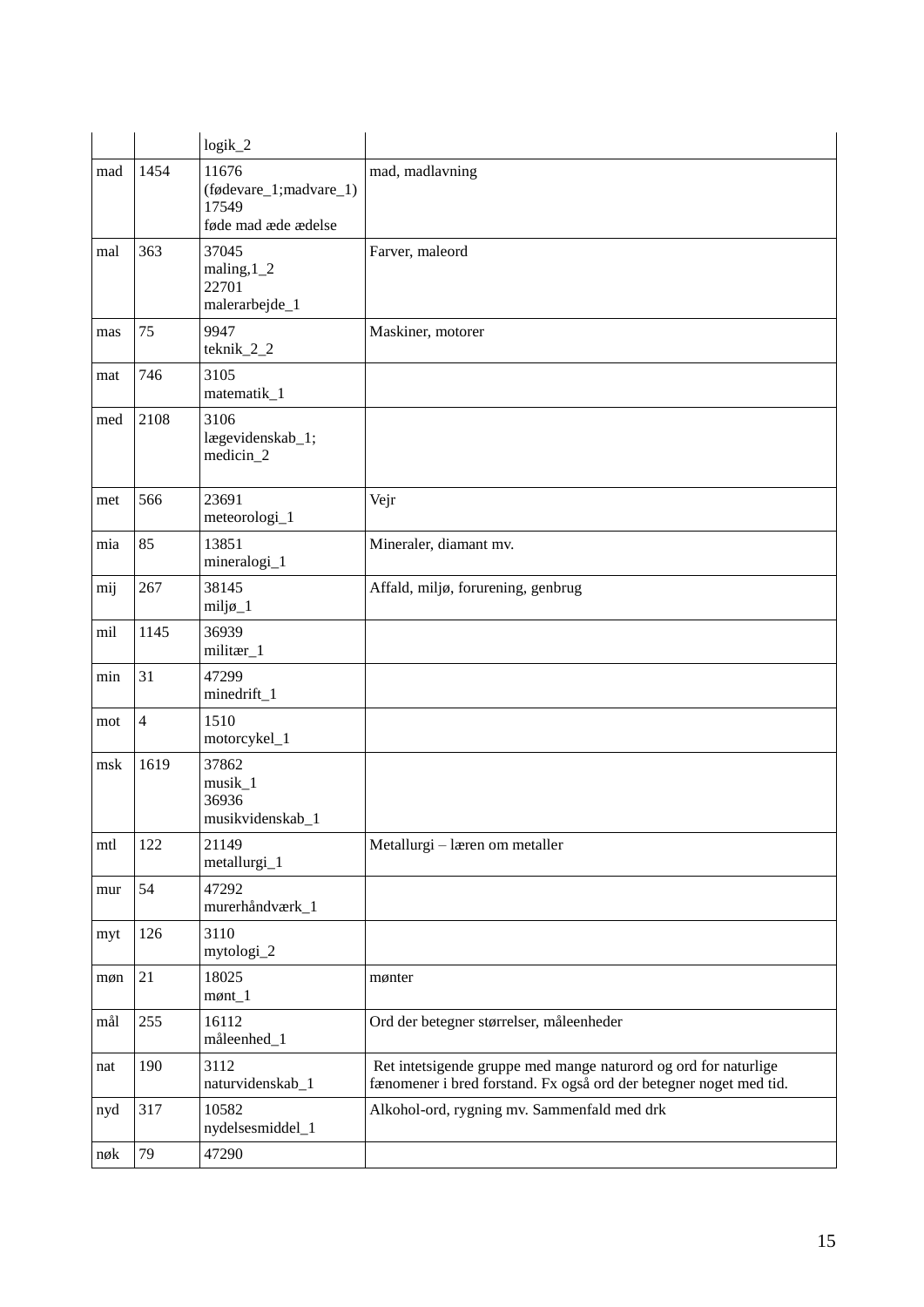|     |         | nationaløkonomi_1                            |                                                                                                                    |
|-----|---------|----------------------------------------------|--------------------------------------------------------------------------------------------------------------------|
| oad | 575     | 12793<br>administration_2_1                  | Offentlig administration                                                                                           |
| okk | 78      | 40804<br>okkultisme_1                        |                                                                                                                    |
| opt | 163     | 21155<br>optik_1                             |                                                                                                                    |
| pap | 51      | 47293<br>papirindustri_1                     |                                                                                                                    |
| per | 79      | 47291<br>personalhistorie_1                  |                                                                                                                    |
| pol | 1552    | 26726<br>politik_1                           |                                                                                                                    |
| pom | 23      | 47300<br>keramik_1_2                         | Pottemageri                                                                                                        |
| pos | 176     | 17143<br>postvæsen_1                         |                                                                                                                    |
| pot | 136     | 12826<br>politi_1                            |                                                                                                                    |
| pre | 318     | 38818<br>$pressure, 1_1$<br>38216<br>medie_1 |                                                                                                                    |
| psy | 2002    | 3115<br>psykologi_1                          |                                                                                                                    |
| pæd | 101     | 34723<br>pædagogik_1_2                       |                                                                                                                    |
| rad | 101     | 9744<br>radio_1                              |                                                                                                                    |
| red | $\,8\,$ | 16911<br>redningstjeneste_1                  |                                                                                                                    |
| rej | 216     | 23224<br>$rejse, 1_1_1_1$                    | hotel (dog flest under 'erh'), turist, charter-, rejse, ferie. Sammenfald med<br>'fly' og 'trf'/'tra'.             |
| rek | 50      | 36731<br>reklame_1_1                         | reklame, annonce, tilbud,                                                                                          |
| rel | 1505    | 23698<br>religionsvidenskab_1                | religionsord                                                                                                       |
| rum | 34      | 47296<br>rumfart_1                           | rumfart, astronaut, raket                                                                                          |
| sad | 8       | 70918<br>saddelmageri_2                      | lille gruppe: tømme, saddel, saddelmager (jf. skr (skrædderi)                                                      |
| sam | 941     | 3121<br>samfundsvidenskab_1                  | samfund: stor gruppe, meget forskellige ord: arbejder, bolig, bonde, civil,<br>samfund, valg, vismand, statsformer |
| san | 33      | 47297<br>sanitet_1                           | sanitet, afløb, wc, kloak (jf. 'hyg' (hygiejne))                                                                   |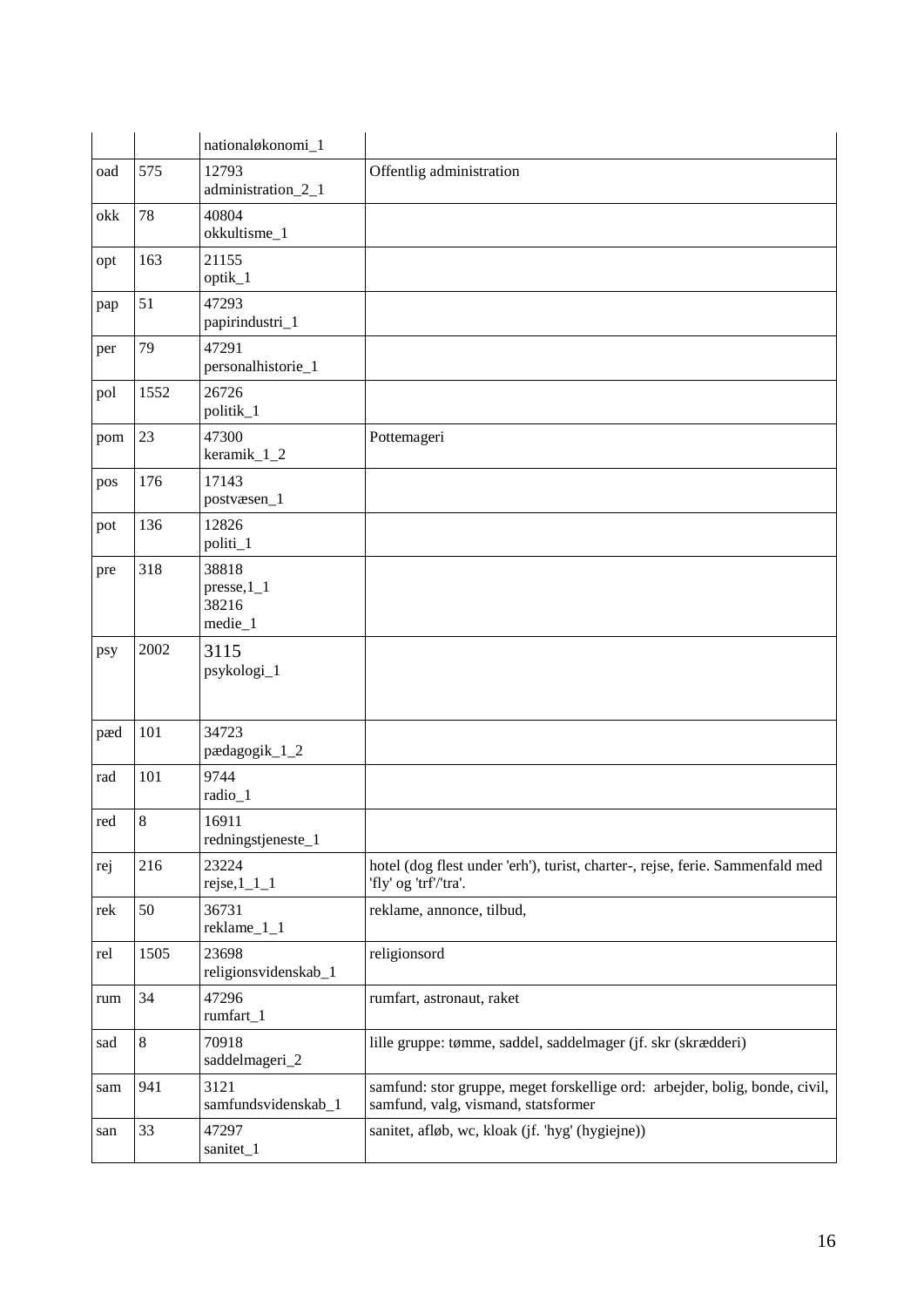| scl | 146  | 3124<br>sociologi_1                          | sociologi - ord der omhandler relationer mellem mennesker, ord der<br>betegner grupperinger i samfundet og bestemte typer af mennesker –<br>overlap med 'sam' (samfund)                      |
|-----|------|----------------------------------------------|----------------------------------------------------------------------------------------------------------------------------------------------------------------------------------------------|
| sex | 470  | 24453<br>sexliv_1<br>37040<br>samliv_1       |                                                                                                                                                                                              |
| ska | 189  | 12832<br>skattevæsen_1                       | skatter, afgifter (men mange *afgift-ord er ikke med her), fradrag.<br>Sammenfald med øko, nøk og med de områder skatten dækker (mij fx).                                                    |
| skb | 187  | 223<br>skib_1                                | forskellige slags skibe og både men overlap med fx 'mil' (miltær) (skibe<br>der bruges i militæret), 'tra' transportmidler (skibe der bruges til<br>transport).                              |
| ski | 204  | 47280<br>skibsbygning_1                      | skibsbygning: dele af skibe, ting der bruges i forb. med sejlads og<br>skibsbygning                                                                                                          |
| skm | 37   | 31966<br>skomageri_1                         | skomager, forskellige slags sko                                                                                                                                                              |
| sko | 87   | 47289<br>skovbrug_1                          | sk ovbrug, nogle enkelte træsorter (meget sammenfald m. tøm<br>(tømmerhåndværk) og sne (snedkerhåndværk)) nogle træbetydninger 'ved<br>fra dette træ' mangler sysfag el. har botanik som fag |
| skr | 21   | 31972<br>$sy_1_2$                            | skrædder : skrædder- og sy-ord, meget sammenfald med håa<br>(håndarbejde)                                                                                                                    |
| sla | 46   | 6797<br>slagter_1                            | slagterhåndværk                                                                                                                                                                              |
| sme | 28   | 1810<br>smede_1                              | smedehåndværk                                                                                                                                                                                |
| sne | 35   | 47295<br>snedkerfag                          | snedkerhåndværk                                                                                                                                                                              |
| soc | 453  | 37032<br>forsorg_1_1;<br>socialforsorg_1     | socialforsorg, bistandshjælp, institutioner, invalid-, misbrug (overlap med<br>bl.a. pol, oad, sam)                                                                                          |
| spi | 391  | 24160<br>$spil, 1_1$                         | spil, sammenfald med leg, 1gg (leg og spil) og edb (computerspil kan<br>have edb som sysfag)                                                                                                 |
| spo | 1675 | 1771<br>$(idræt_1; sport_1)$                 | sportsord                                                                                                                                                                                    |
| spr | 1953 | 23701<br>sprogvidenskab_1                    | sprogtermer; forskellige sprog; grammatiske termer; ord med betydning<br>"måde at tale på", fx pibe, pruste, stønne (jf. 'kom'). Desuden mange<br>pronominer.                                |
| sta | 36   | 47294<br>statistik_1                         | statistik                                                                                                                                                                                    |
| sun | 324  | 2129<br>sundhedssektor_1;<br>sundhedsvæsen_1 | sundhedsord undtagen fysiske/fysiologiske ting (=fyo). Overlap med 'hel'<br>helse og 'med' (medicin).                                                                                        |
| søf | 437  | 7042<br>søfart_1                             | Ord vedr. søfart, sejlads. Overlap med ski (skibsbyggeri) og skb (skibe)                                                                                                                     |
| tan | 88   | 13862<br>odontologi_1                        | Tandlægevidenskab tandlæger, fyldninger, rodbehandling etc.                                                                                                                                  |
| tea | 360  | 15442<br>teater_1                            | Teaterord (overlap med ballet (bal) og dans (dan))                                                                                                                                           |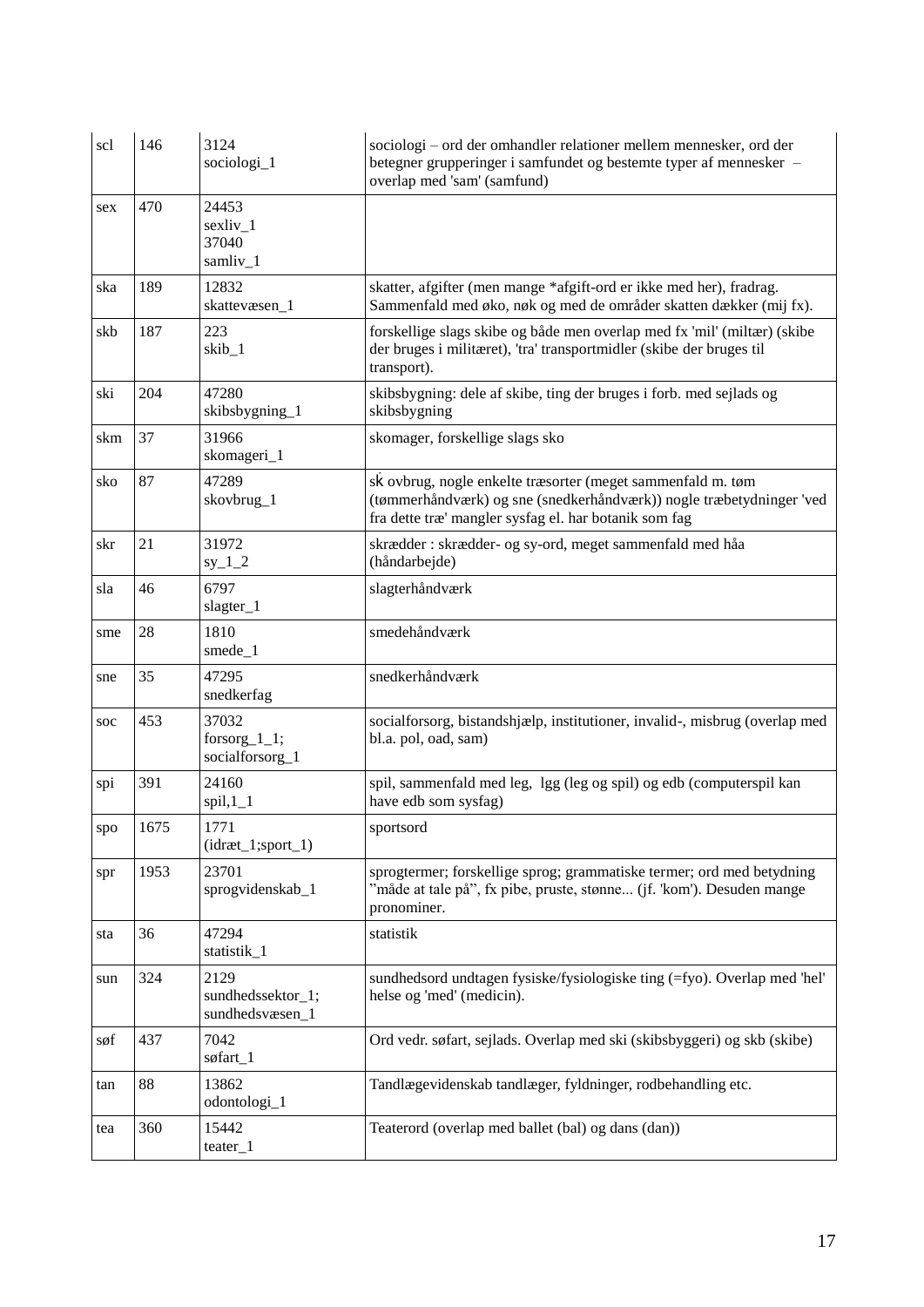| tek             | 707  | 36943<br>teknik_2                         | Teknik i bred forstand                                                                                                    |
|-----------------|------|-------------------------------------------|---------------------------------------------------------------------------------------------------------------------------|
| tel             | 201  | 47281<br>telekommunikation_1              | Telekommunikation. Telefoni, mobiltelefoner, telegram etc.                                                                |
| tin             | 215  | 47282<br>tekstilindustri_1                | Forskellige tekstiler, tekstilfabrik etc. Overlap med 'skr' skrædderi og 'håa'<br>håndarbejde                             |
| tol             | 49   | 12840<br>toldvæsen_1                      | Toldvæsen, toldkontrol                                                                                                    |
| tra             | 407  | 4272<br>transportmiddel_1                 | Transportmidler, dele af transportmidler. Overlap med 'trf'.                                                              |
| trf             | 697  | 36945<br>trafik_1                         | Offentlig trafik, trafikanter, vejforhold, vejarbejde, skiltning mm.                                                      |
| typ             | 107  | 47288<br>typografi_1                      | Ord i forb. med redigering, typografi, korrektur etc.                                                                     |
| tøj             | 1057 | 2099<br>$\text{toj}_1$                    | Tøj, beklædningsgenstande, dele af beklædningsgenstande. Sko har<br>sysfag 'sko'                                          |
| tøm             | 44   | 47298<br>tømrerhåndværk_1                 | tømrerhåndværk                                                                                                            |
| und             | 1297 | 27172<br>uddannelse_1                     | Undervisning og uddannelse: klasser, karakterskala, skoler, fag etc.                                                      |
| vid             | 468  | 27034<br>videnskab_1                      | Videnskab forskning, forskellige videnskaber (men sammenfald med<br>andre sysfag der betegner de forskellige videnskaber) |
| vær             | 36   | 37038<br>håndværk_1<br>5793<br>værksted_1 | Værktøj mm.                                                                                                               |
| våb             | 282  | 2311<br>våben_1                           | våben                                                                                                                     |
| ZO <sub>O</sub> | 2116 | 13893<br>zoologi_1                        | Dyr og alt vedr. dyr jf. 'lan' (landbrug)                                                                                 |
| øko             | 1405 | 42854<br>økonomi_1                        | afgift, beløb, lån, pris, penge, markeds-, etc.                                                                           |

# **Higher level of domain information**

If coarser domain information is desired, the domains can be grouped as follows:

# **Religion and philosophy** fil (filosofi) log (logik) jf. mat (matematik) rel (religion) okk (okkultisme) asl (astrologi) Jf. astronomi

# **Social condistions**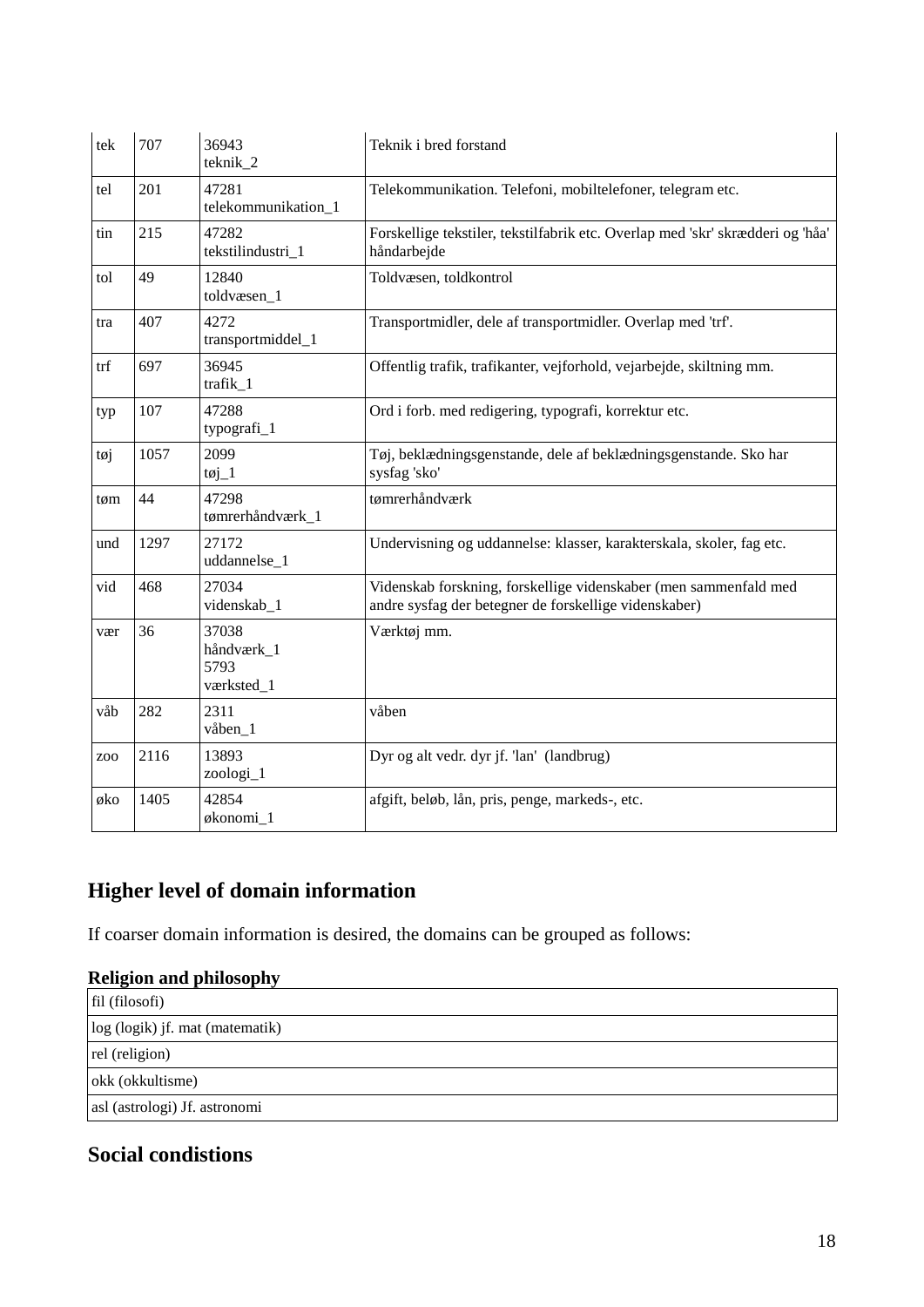| vid (videnskab) Jf. und (undervisning og uddannelse) |  |
|------------------------------------------------------|--|
|                                                      |  |

und (undervisning (og uddannelse)) Jf. pæd (pædagogik), vid (videnskab)

sam (samfund i bred forstand, dvs.begreber der ikke hører under kun ét af delområderne herunder)

oad (offentlig administration)

scl (sociologi)

pot (politi)

kon (kongehus)

jur (jura)

kri (kriminalitet)

soc (socialforsorg)

for (forsikring)

fob (forbrugerstof)

trf (trafik)

red (redningstjeneste)

ber (beredskabskorps)

jer (jernbanevæsen)

hvn (søfart)

#### **Politics**

pol (politik i bred forstand – politiske begreber der ikke hører under diplomati eller militær)

dip (diplomati)

mil (militær) jf. ber (beredskabskorps)

#### **Economy and industry Group 1: economy**

øko (økonomi i bred forstand – økonomiske begreber der ikke hører under kun ét af delområderne herunder) dri (driftsøkonomi) nøk (nationaløkonomi) ban (bankvæsen) ska (skattevæsen)

#### **Group 2 Business**

| erh (erhvervsliv i bred forstand – begreber der ikke hører under kun ét af delområderne herunder) |
|---------------------------------------------------------------------------------------------------|
| lan (landbrug)                                                                                    |
| hav (havebrug)                                                                                    |
| sko (skovbrug)                                                                                    |
| fis (fiskeri og jagt)                                                                             |
| fsk (fiskeri)                                                                                     |
| jag (jagt)                                                                                        |
| han (handel)                                                                                      |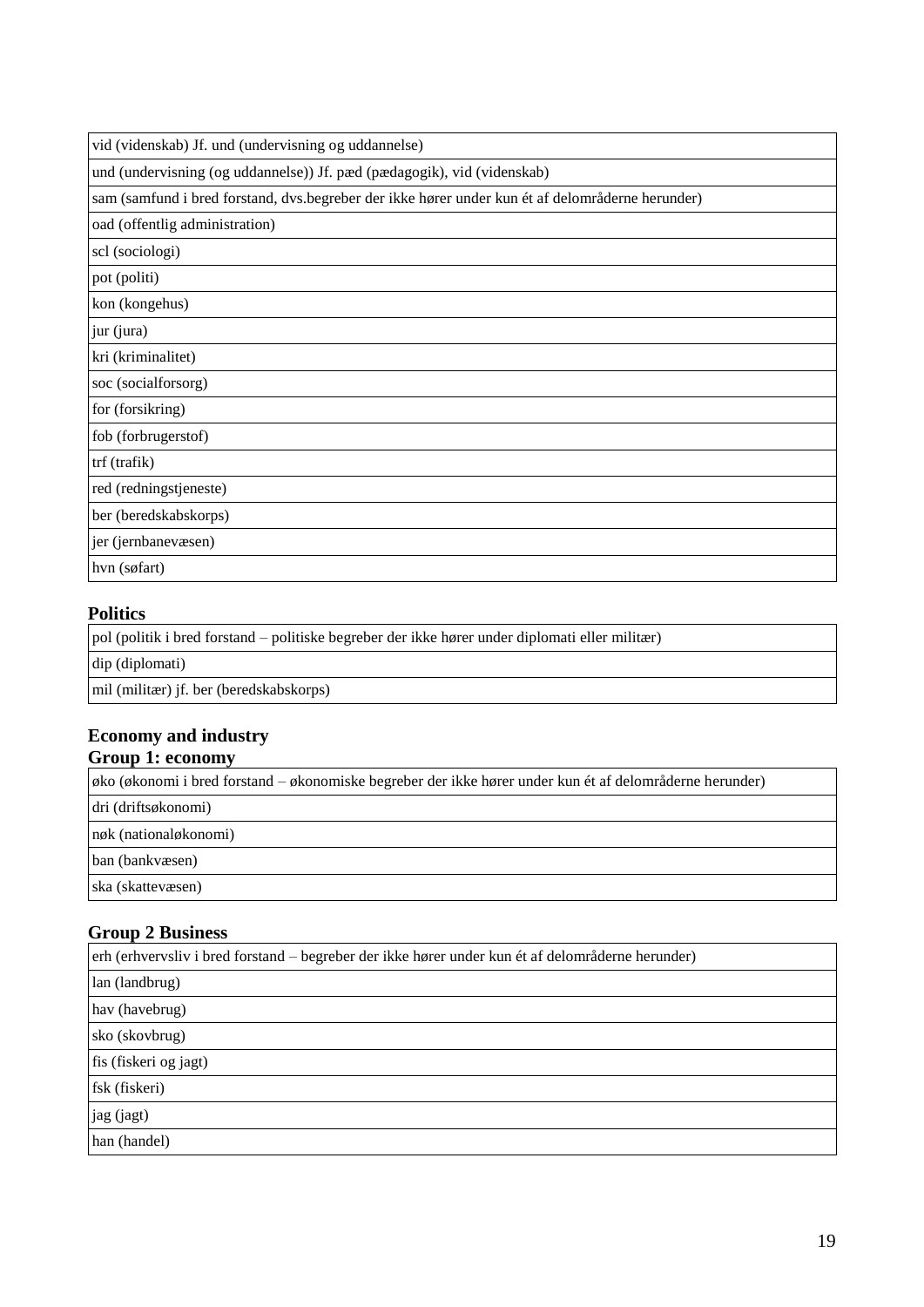| tol (toldvæsen) |  |
|-----------------|--|
| rek (reklame)   |  |

#### **Group 3 Industry**

ind (industri i bred forstand – begreber der ikke hører under kun ét af delområderne herunder) pap (papirindustri) kin (kemisk industri) pla (plastindustri)

#### **Group 4 Trade and craft**

hån (håndværk i bred forstand – dvs. begreber der hører under kun ét af delområderne herunder)

bag (bagerhåndværk)

gla (glarmesterhåndværk)

mal (malerhåndværk) mur (murerhåndværk)

pom (pottemagerhåndværk)

sad (sadelmageri)

skm (skomageri) skr (skrædderi)

sla (slagterhåndværk)

sme (smedehåndværk)

sne (snedkerhåndværk)

tøm (tømrerhåndværk)

frs (frisørhåndværk)

san (sanitet, VVS)

typ (typografi) jf pre (presse), bog (bogvæsen)

### **Group 5: Building activities**

| byg (byggeri i bred forstand - dvs. byggebegreber der ikke hører under byggeteknik eller skibsbygning) |  |
|--------------------------------------------------------------------------------------------------------|--|
| byt (byggeteknik)                                                                                      |  |
| ski (skibsbygning)                                                                                     |  |

#### **Science**

edb (it) mij (miljø) ene (energi)

#### **Group 1 Traditional science**

nat (almen naturvidenskab; naturvidenskab der ikke hører under kun ét af delområderne herunder) aku (akustik)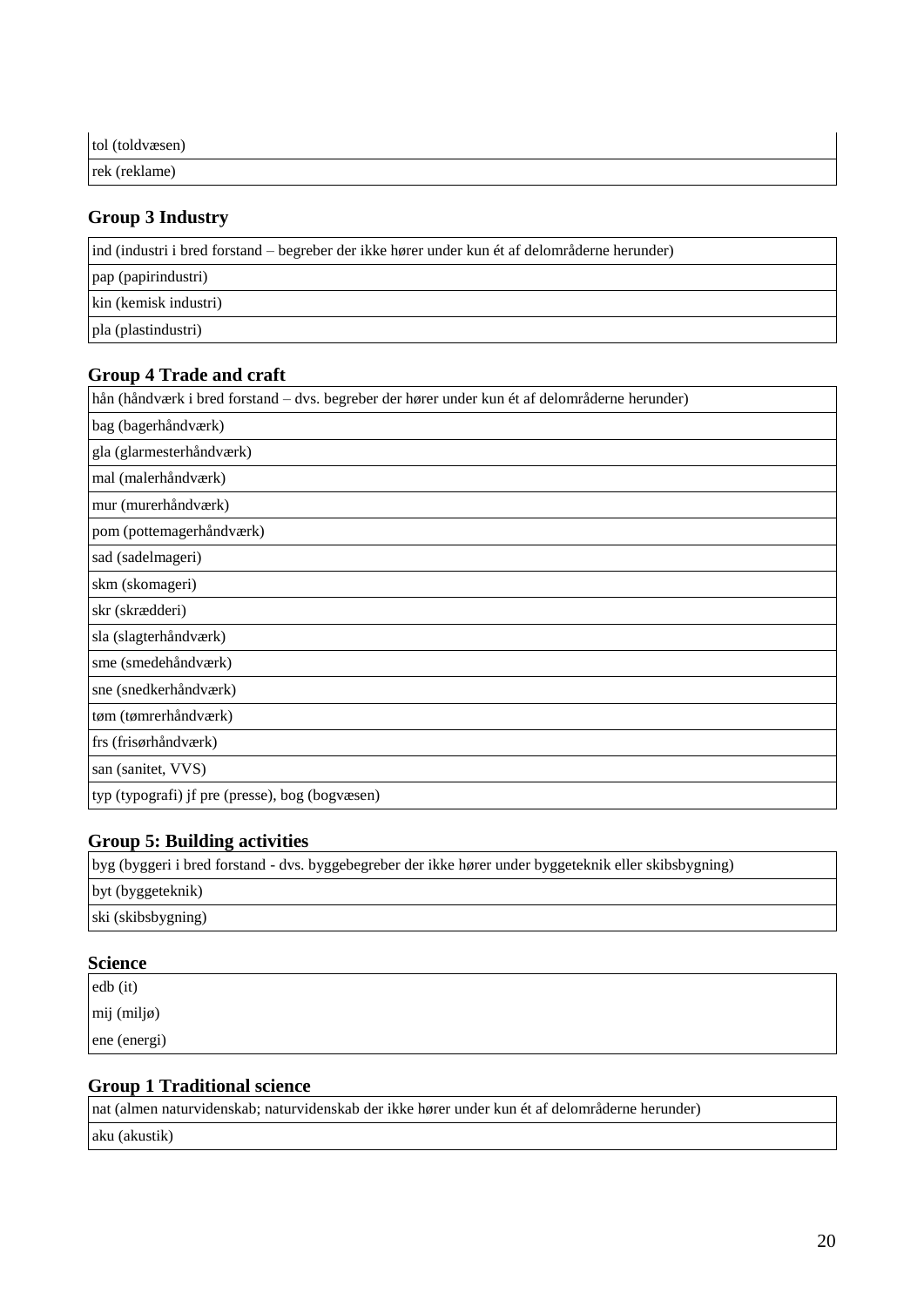| mat (matematik)                                                              |
|------------------------------------------------------------------------------|
| sta (statistik)                                                              |
| lam (landmåling)                                                             |
| ast (astronomi) Jf. asl (astrologi)                                          |
| fys (fysik)                                                                  |
| ele (elektronik)                                                             |
| opt (optik)                                                                  |
| kem (kemi)                                                                   |
| gel (geologi)                                                                |
| mia (mineralogi)                                                             |
| bio (biologi)                                                                |
| bik (biokemi)                                                                |
| bot (botanik/planter)                                                        |
| zoo (zoologi/dyr)                                                            |
| ana (anatomi) Jf. fyo (fysologi), sun (sundhed), med (medicin) hel (helbred) |
| fyo (fysologi) Jf. ana (anatomi), sun (sundhed), med (medicin) hel (helbred) |

# **Group 2 Technical sciences**

| tek (teknik i bred forstand, dvs. tekniske begreber der ikke kun hører under ét af delområderne herunder) |  |
|-----------------------------------------------------------------------------------------------------------|--|
| mas (maskinteknik)                                                                                        |  |
| vær (værkstedsteknik)                                                                                     |  |
| mtl (metallurgi)                                                                                          |  |
| våb (våbenteknik)                                                                                         |  |
| min (minedrift)                                                                                           |  |
| rum (rumfart)                                                                                             |  |
| elt (elektroteknik)                                                                                       |  |

# **Geography**

| fol (folkloristik)                   |  |
|--------------------------------------|--|
| geg (geografi)                       |  |
| rej (rejser)                         |  |
| etn (etnologi/etnografi/antropologi) |  |

## **Health**

| psy (psykologi)      |  |
|----------------------|--|
| fam (famile)         |  |
| sex (sex- og samliv) |  |
| pæd (pædagogik)      |  |

## **Group 1 Health**

 $\overline{a}$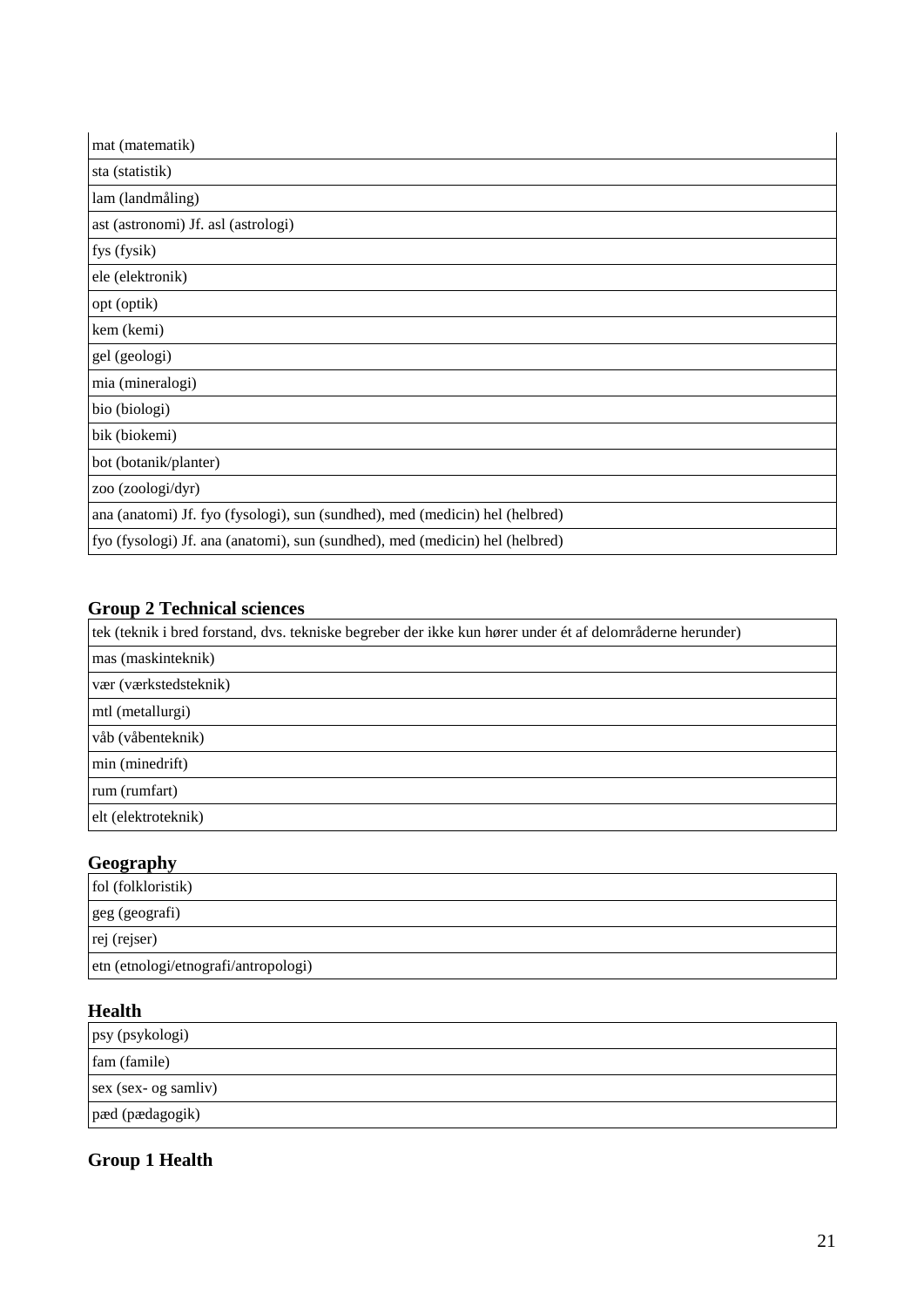#### hel (helbred) Jf. sun (sundhedsvæsen), fyo (fysiologi), ana (anatomi)

dyr (dyrlægevidenskab)

apo (poteksvæsen)

hyg (hygiejne)

med (medicin)

sun (sundhedsvæsen) jf fyo (fysiologi) ana (anatomi) hel (helbred)

tan (tandlægevidenskab)

### **Culture Group 1 books, press**

bog (bogvæsen)

gra (grafisk presse) Jf. typ (typografi)

pre (presse)

### **Group 2 Culture**

| kul (kultur i bred forstand, begreber som ikke kun tilhører ét af underbegreberne nedenfor) |  |
|---------------------------------------------------------------------------------------------|--|
| kun (kunst)                                                                                 |  |
| ark (arkitektur) Jf. byg (byggeri)                                                          |  |
| fot (foto, fotografi)                                                                       |  |
| tea (teater)                                                                                |  |
| flm(film)                                                                                   |  |
| rad (radio) jf. fje (fjernsyn)                                                              |  |

### **Group 3 music and dance**

| msk (musik)  |  |
|--------------|--|
| dan (dans)   |  |
| bal (ballet) |  |

#### **Leisure**

| bol (bolig) if. mad (mad)                |  |
|------------------------------------------|--|
| tøj (tøj) jf. skr (skrædderi)            |  |
| tin (tekstilindustri) Jf. ind (industri) |  |
| håa (håndarbejde) jf. skr (skrædderi)    |  |
| fje (fjernsyn) Jf. rad (radio)           |  |
| spo (sport)                              |  |

#### **Group 1 Transport**

tra (transportmidler i bred forstand, dvs. begreber som ikke hører under et af de specifikke delområder herunder). Jf. rej (rejser)

aut (automobilteknik)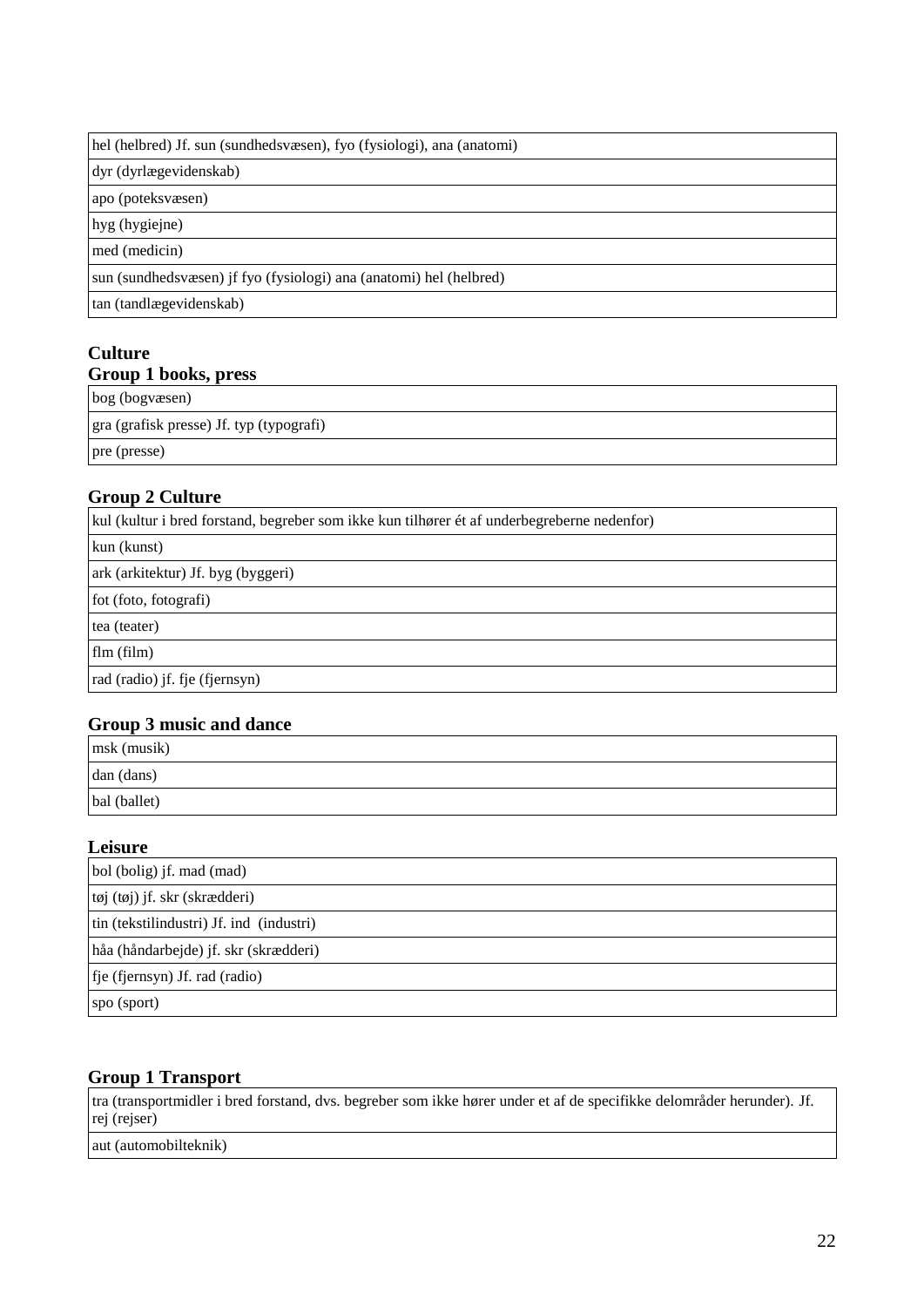| cyk (cykelteknik)                |  |
|----------------------------------|--|
| mot (motorcykelteknik)           |  |
| fly (fly)                        |  |
| skb (skb) Jf. ski (skibsbygning) |  |

#### **Group 2 Comestibles**

mad (mad i bred forstand, dvs. begreber som ikke hører under et af de specifikke delområder herunder) gas (gastronomi) – OBS skelnen mellem mad og gas er ikke foretaget i DDO – bør slås sammen drk (drikke) nyd (nydelsesmidler)

#### **Group 3 Games**

leg (leg og spil i bred forstand, dvs. begreber som ikke hører under et af de specifikke delområder herunder lgg (leg) spi (spil)

#### **Group 4 Hobbies**

fri (fritid og hobby i bred forstand, dvs. begreber som ikke hører under et af de specifikke delområder herunder) Jf. spo (sport), lgg (leg og spil)

frm (frimærker)

møn (mønter)

#### **Literature and language**

lit (litteraturvidenskab)

spr (sprog og sprogvidenskab) (jf. kom (kommunikation)

#### **Group 1 Communication**

kom (kommunikation i bred forstand, dvs. begreber som ikke hører under et af de specifikke delområder herunder) Jf. spr (sprog og sprogvidenskab)

pos (postvæsen)

tel (telekommunikation)

#### **History**

per (personalhistorie)

#### **Group 1 history**

| his (historie)  |  |
|-----------------|--|
| akæ (arkæologi) |  |
| her (heraldik)  |  |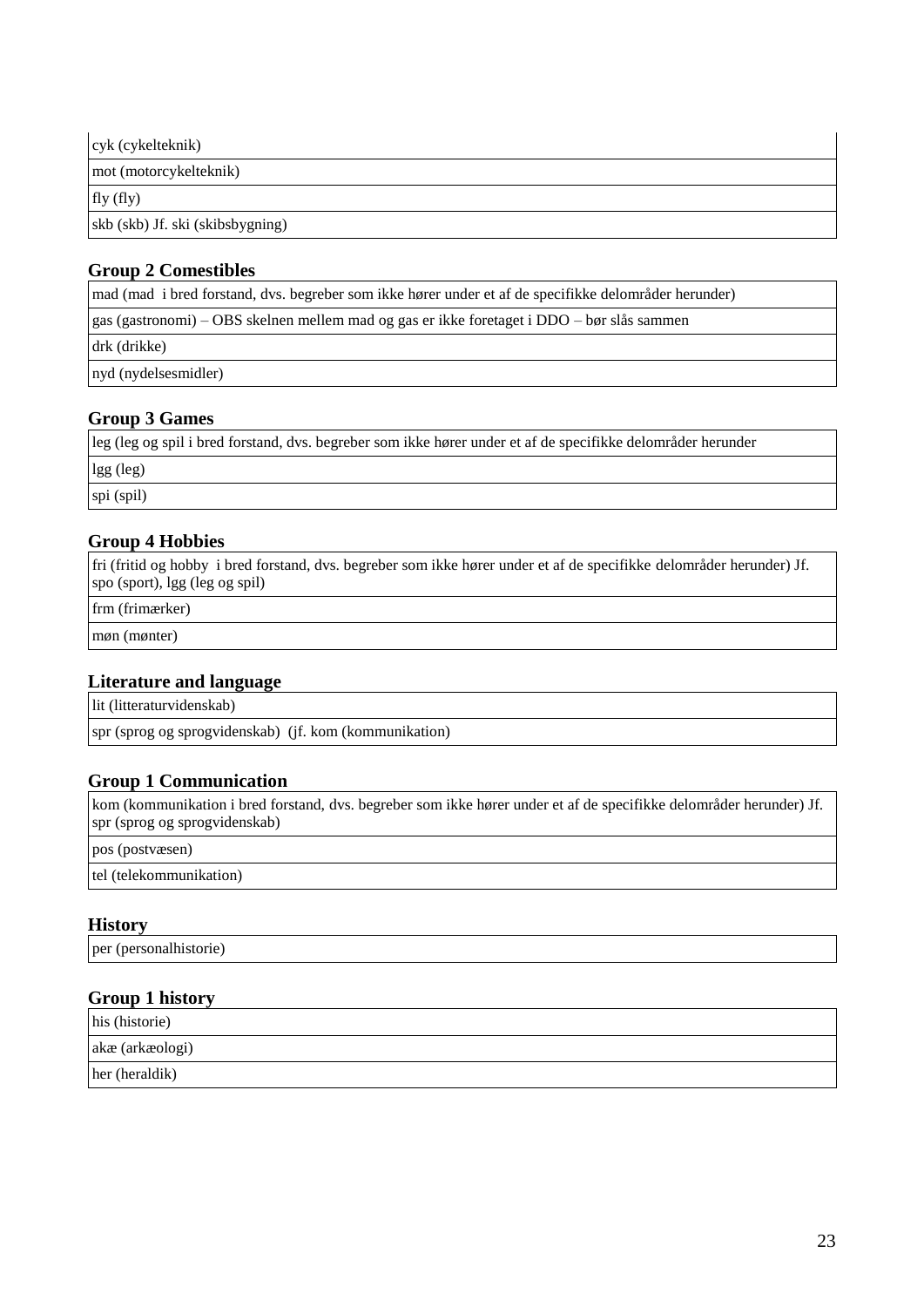# <span id="page-23-0"></span>**5. Ontological type**

Every synset in DanNet has an ontological type. Most of the ontological types in DanNet are from the EuroWordNet ontology. Ontological types added to DanNet are set in bold in the tables below. For more information about the ontology, see Vossen 1999.

#### Origin Natural Living Plant Human Creature Animal Artifact Form Substance Solid Liquid Gas Object **Composition**  Part **BodyPart** Group Function Vehicle Representation MoneyRepresentation LanguageRepresentation ImageRepresentation Software Place **Occupation**  Instrument Garment Furniture Covering Container Comestible Building  **Artwork**

### **Concrete objects (1st Order Entities)**

<span id="page-23-1"></span>**Actions, events, properties and abstract objects (2nd and 3rd Order Entities)**

**SituationType** Dynamic BoundedEvent UnboundedEvent Static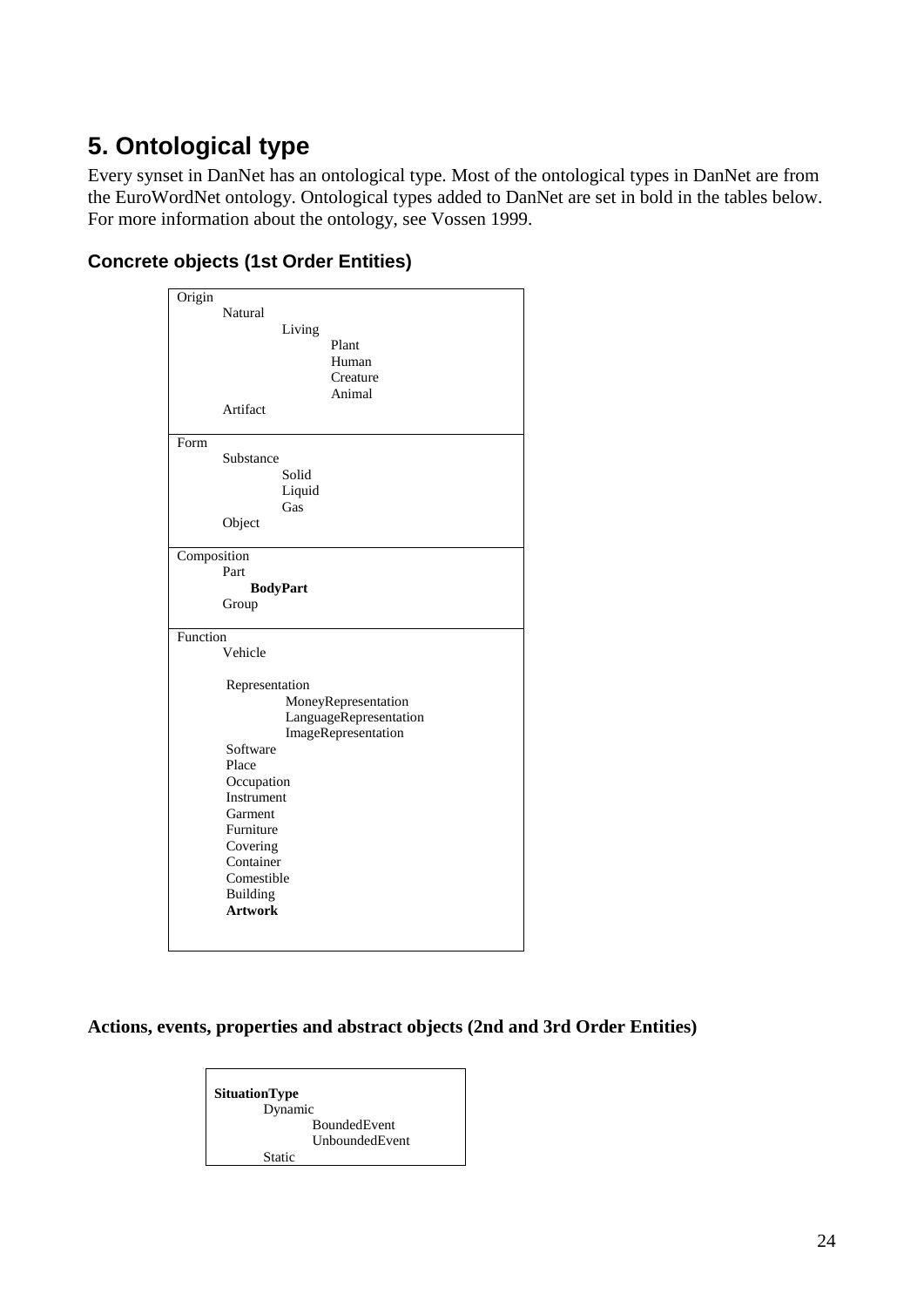| Property                  |
|---------------------------|
| Relation                  |
| <b>SituationComponent</b> |
| Cause                     |
| Agentive                  |
| Phenomenal                |
| Stimulating               |
| Communication             |
| Condition                 |
| Existence                 |
| Experience                |
| Location                  |
| Manner                    |
| Mental                    |
| Modal                     |
| Physical                  |
| Possession                |
| Purpose                   |
| Quantity                  |
| Social                    |
| Time                      |
| Usage                     |
|                           |
|                           |

# <span id="page-24-0"></span>**6. Examples**

DanNet was created with so-called coding templates which were available in the coding tool. The templates follow the ontological types and work as guidelines for which relations are relevant to which ontological types. For instance it is relevant for the ontological type Part to state what something is a part of, whilst for an Artifact it is relevant to state what it is used for. To illustrate the principles used in creating DanNet some of the prototypical templates representing different areas of the ontology are presented below.

It must be noted that the templates are for *compound* ontological types consisting of several of the types listed in the ontology above. A foodstuff will always have the Comestible, but depending on its nature it may also be Natural or Artifact, Object, Liquid, Part or Group and so on. It can also be seen that the different relations are grouped after Pustejovsky's so-called qualia roles (Formal, Constitutive, Agentive and Telic), which roughly correspond to hypernym, part-whole, origin and purpose (cf. Pustejovsky 1995). The ontology has generally been clearly applicable for concrete objects, while it has been more difficult to consistently use for abstract concept and for actions, events, and porepties. While coding we have attempted to distinguish clearly between intentional and non-intentional actions (+/- Agentive), where the distinction between Bounded and Unbounded is less clear in Danish at the lexical level. The ontological type Mental is used for concepts referring to mental activity; Social when other people or communities are involved; Physical for physical actions like movement; and Location for actions taking place at a specific place or in a specific direction.

It will be noted that semantic relations are most prevalent for concrete objects, unlike, say, actions and abstract entities. In the current version of DanNet these for most cases have only a hypernym relation specified.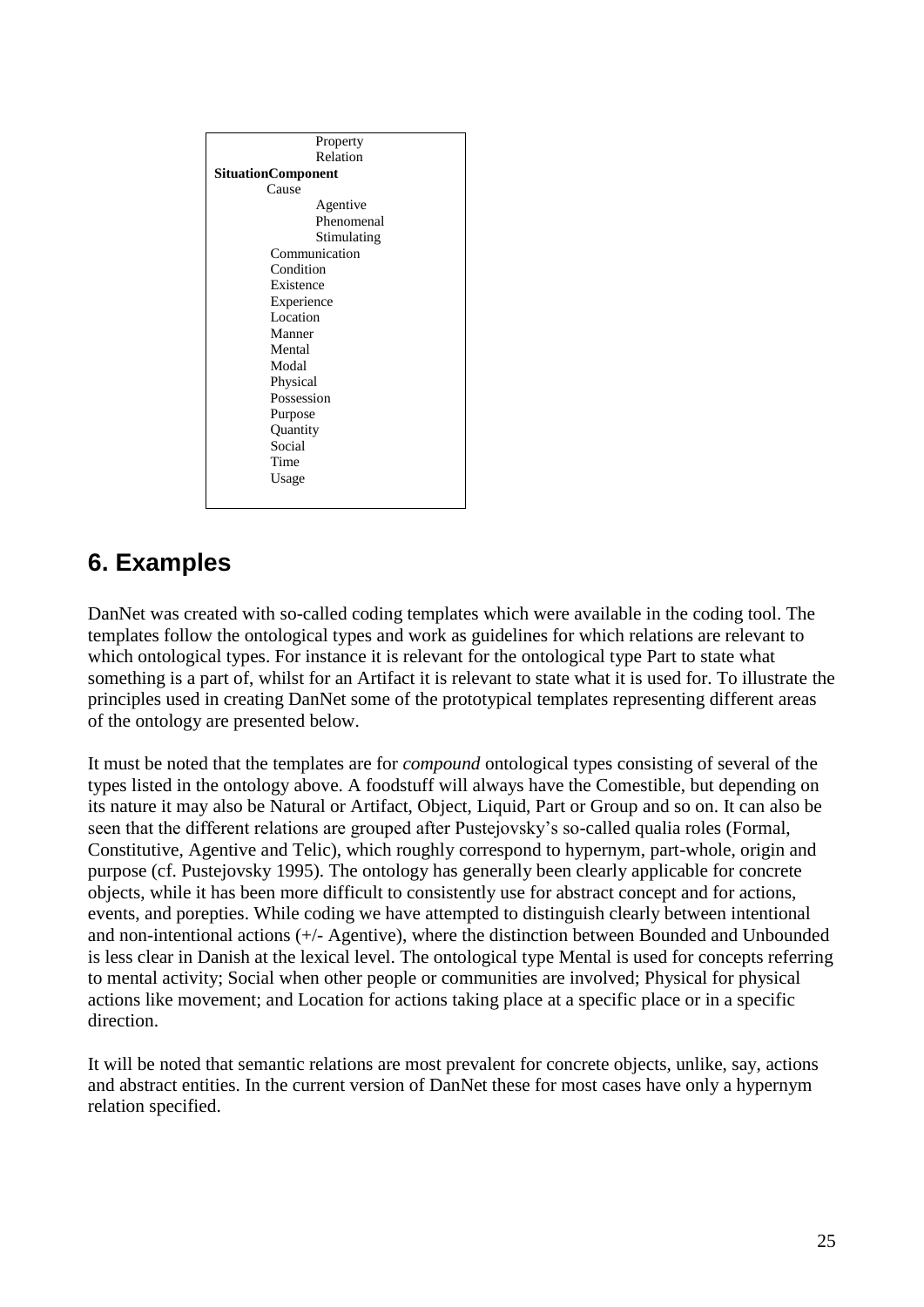## <span id="page-25-0"></span>**Examples of concrete (1 st Order Entities)**

# <span id="page-25-1"></span>**Ontological type: NATURAL + SUBSTANCE**

| <b>Test/explanation</b> | En ikke-tællelig masse af naturlig oprindelse |
|-------------------------|-----------------------------------------------|
| <b>Examples:</b>        | klor, antistof, fedt                          |
| <b>Comments:</b>        |                                               |

## **Template**

| <b>Top Ontology:</b> | Natural +Substance             |
|----------------------|--------------------------------|
| Lemma in synset:     |                                |
| <b>Definition:</b>   |                                |
| <b>Formal:</b>       | has _hyperonym                 |
| <b>Constitutive:</b> |                                |
| <b>Agentive:</b>     |                                |
| Telic:               | used_for //optional//          |
| Synonymy:            | near_synonym //optional//      |
|                      | xpos_near_synonym //optional// |

# **Example**

| <b>Top Ontology:</b> | Natural + Substance                                                                                                               |
|----------------------|-----------------------------------------------------------------------------------------------------------------------------------|
| Lemma in synset:     | fedt, fedtstof                                                                                                                    |
| Definition:          | fast, halvfast el. flydende stof som især består af triglycerider, er<br>uopløseligt i vand og findes i planter, dyr og mennesker |
| <b>Formal:</b>       | has_hyperonym stof                                                                                                                |
| Constitutive:        |                                                                                                                                   |
| <b>Agentive:</b>     |                                                                                                                                   |
| Telic:               |                                                                                                                                   |
| Synonymy:            |                                                                                                                                   |

# <span id="page-25-2"></span>**Ontological type: PLANT + OBJECT**

| <b>Test/explanation</b> | Planter        |
|-------------------------|----------------|
| <b>Examples:</b>        | træ, busk, urt |
| Comments:               |                |

## **Template**

| <b>Top Ontology:</b> | $Plant+Object$                 |
|----------------------|--------------------------------|
| Lemma in synset:     |                                |
| <b>Definition:</b>   |                                |
| <b>Formal:</b>       | has_hyperonym                  |
| <b>Constitutive:</b> | has_mero_part //optional//     |
| <b>Agentive:</b>     |                                |
| Telic:               | used_for //optional//          |
| Synonymy:            | near_synonym //optional//      |
|                      | xpos_near_synonym //optional// |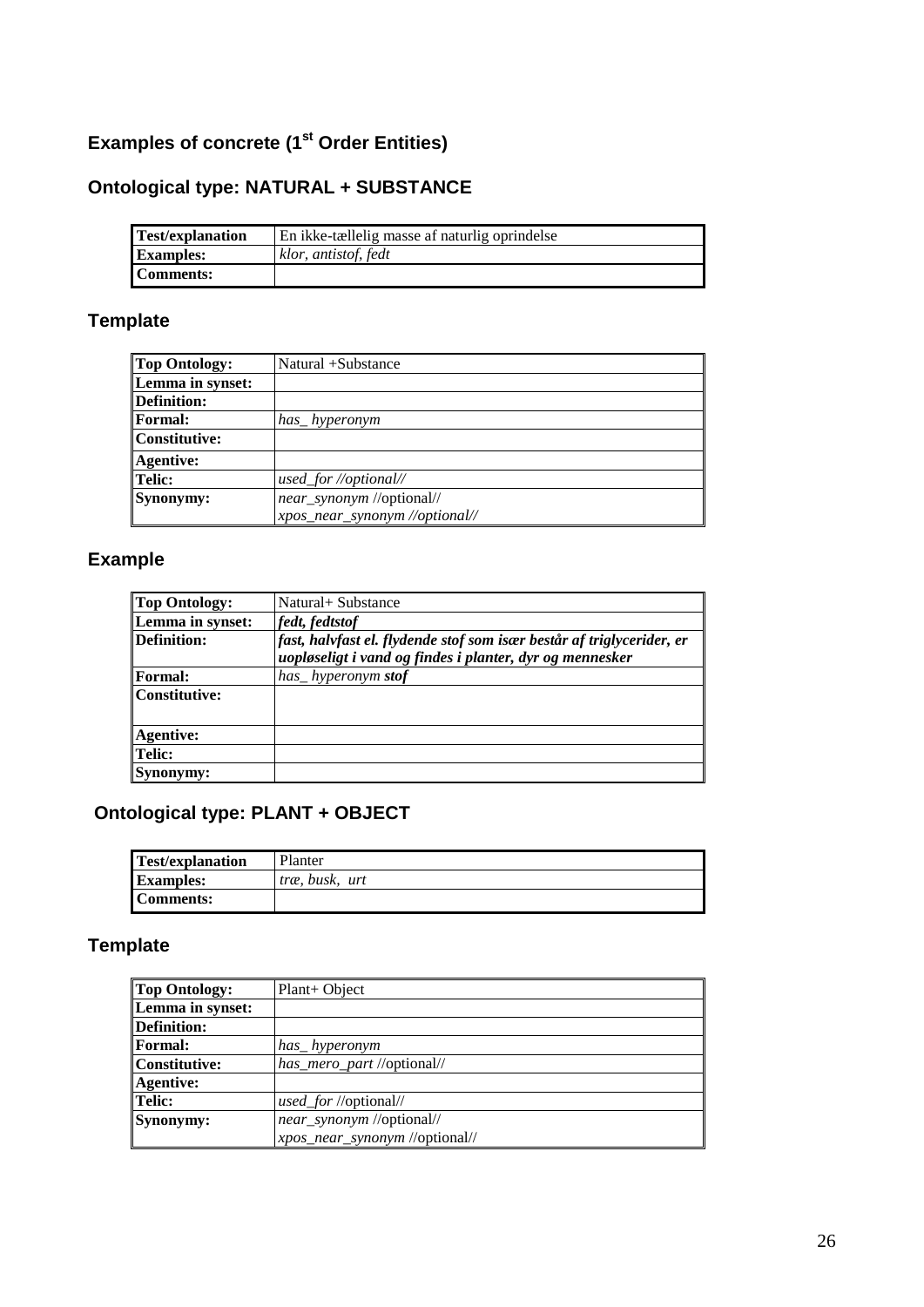### **Example**

| <b>Top Ontology:</b> | Plant+Object                              |
|----------------------|-------------------------------------------|
| Lemma in synset:     | <b>Buksbom</b>                            |
| Definition:          | stedsegrøn busk med små læderagtige blade |
| <b>Formal:</b>       | has hyperonym busk                        |
| <b>Constitutive:</b> |                                           |
| <b>Agentive:</b>     |                                           |
| Telic:               |                                           |
| Synonymy:            |                                           |

# <span id="page-26-0"></span>**Ontological type: PLANT + OBJECT+PART+COMESTIBLE**

| Test/explanation | <i>hun spiste en X</i> . Dele af planter som typisk spises af mennesker |
|------------------|-------------------------------------------------------------------------|
| <b>Examples:</b> | $frugt$ , nød, blad                                                     |
| <b>Comments:</b> |                                                                         |

### **Template**

| <b>Top Ontology:</b> | Plant+Object+Part+Comestible                                                                                              |
|----------------------|---------------------------------------------------------------------------------------------------------------------------|
| Lemma in synset:     |                                                                                                                           |
| <b>Definition:</b>   |                                                                                                                           |
| <b>Formal:</b>       | has hyperonym                                                                                                             |
| <b>Constitutive:</b> | has_holo_part when not described in definition and holonym not<br>in DDO use holonym plante<br>has_mero_part //optional// |
| <b>Agentive:</b>     |                                                                                                                           |
| Telic:               | used_for                                                                                                                  |
| <b>Synonymy:</b>     | near_synonym //optional//<br>xpos_near_synonym //optional//                                                               |

# **Example**

| <b>Top Ontology:</b> | Plant+Object+Part+Comestble        |
|----------------------|------------------------------------|
| Lemma in synset:     | appelsin                           |
| <b>Definition:</b>   | rund citrusfrugt fra appelsintræet |
| Formal:              | has_hyperonym citrusfrugt          |
| <b>Constitutive:</b> | has_holo_part appelsintræ          |
|                      |                                    |
| <b>Agentive:</b>     |                                    |
| Telic:               | used_for <b>spise</b>              |
| Synonymy:            |                                    |

# <span id="page-26-1"></span>**Ontological type: HUMAN + OBJECT**

| <b>Test/explanation</b> | personer                    |
|-------------------------|-----------------------------|
| <b>Examples:</b>        | mand, alkoholiker, passager |
| Comments:               |                             |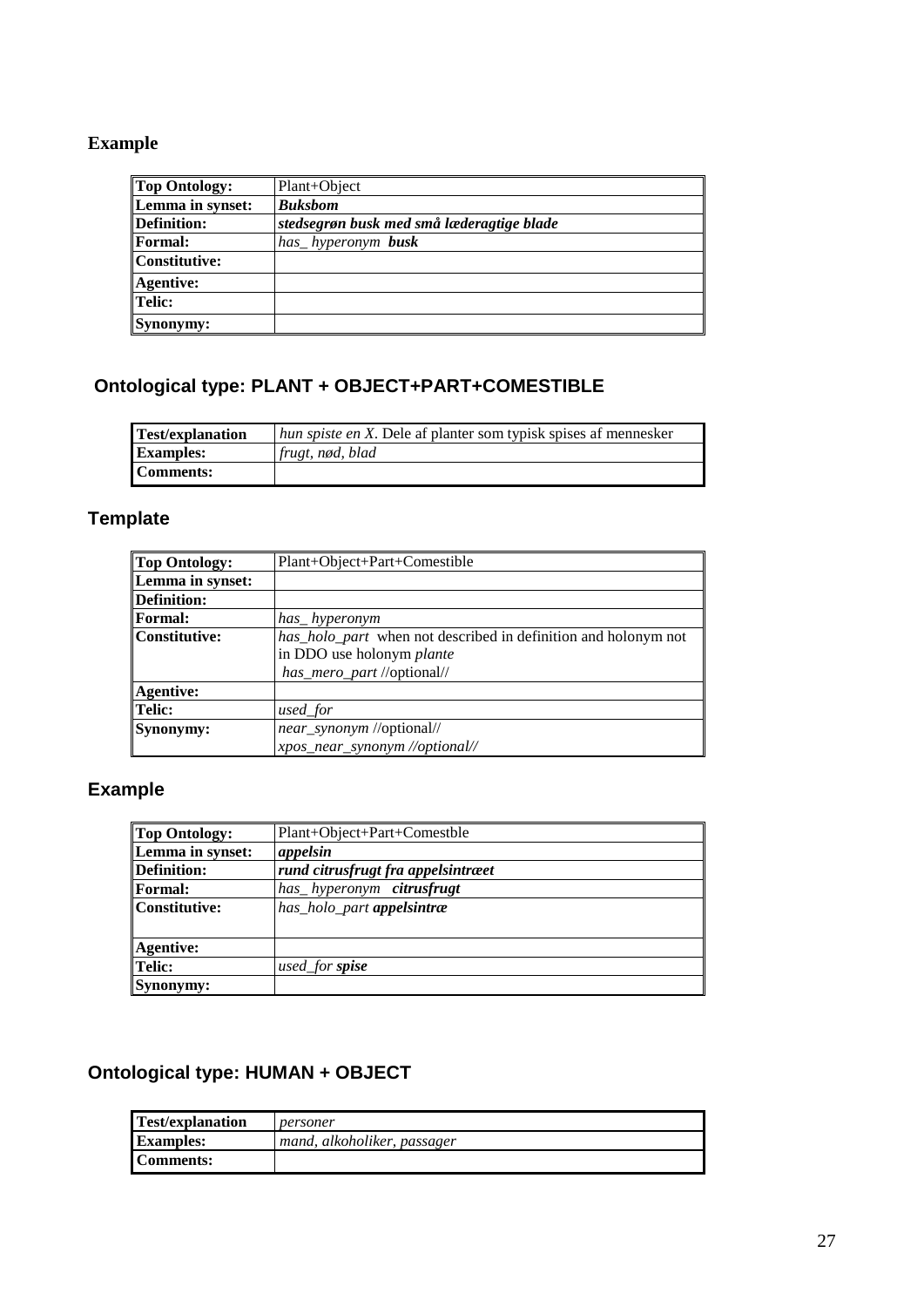# **Template**

| <b>Top Ontology:</b> | Human+Object                                  |
|----------------------|-----------------------------------------------|
| Lemma in synset:     |                                               |
| <b>Definition:</b>   |                                               |
| <b>Formal:</b>       | has hyperonym                                 |
| <b>Constitutive:</b> | sex (male, female) //optional//               |
|                      | connotation (positive, negative) //optional// |
| <b>Agentive:</b>     |                                               |
| Telic:               | role_agent //optional//                       |
|                      | role_patient //optional//                     |
| Synonymy:            | near_synonym //optional//                     |
|                      | xpos_near_synonym //optional//                |

## **Example**

| Top Ontology:      | Human+Object                |
|--------------------|-----------------------------|
| Lemma in synset:   | mand                        |
| <b>Definition:</b> | voksen person af hankøn     |
| Formal:            | has hyperonym <b>person</b> |
| Constitutive:      | $sex$ =male                 |
| <b>Agentive:</b>   |                             |
| Telic:             |                             |
| Synonymy:          |                             |

# **Example**

| Top Ontology:    | Human+Object                                                                                                |
|------------------|-------------------------------------------------------------------------------------------------------------|
| Lemma in synset: | passager                                                                                                    |
| Definition:      | person der rejser med et privat el. offentligt transportmiddel uden<br>at være fører, besætningsmedlem e.l. |
| Formal:          | has_hyperonym person                                                                                        |
| Constitutive:    |                                                                                                             |
| <b>Agentive:</b> | role agent <b>rejse</b>                                                                                     |
| Telic:           |                                                                                                             |
| Synonymy:        |                                                                                                             |

# **Example**

| <b>Top Ontology:</b> | Human+Object                                                               |
|----------------------|----------------------------------------------------------------------------|
| Lemma in synset:     | knoldesparker                                                              |
| <b>Definition:</b>   | person som man synes er dum, underlegen e.l., ofte en person fra<br>landet |
| <b>Formal:</b>       | has hyperonym <b>person</b>                                                |
| <b>Constitutive:</b> | connotation negative                                                       |
|                      |                                                                            |
| <b>Agentive:</b>     |                                                                            |
| Telic:               |                                                                            |
| Synonymy:            |                                                                            |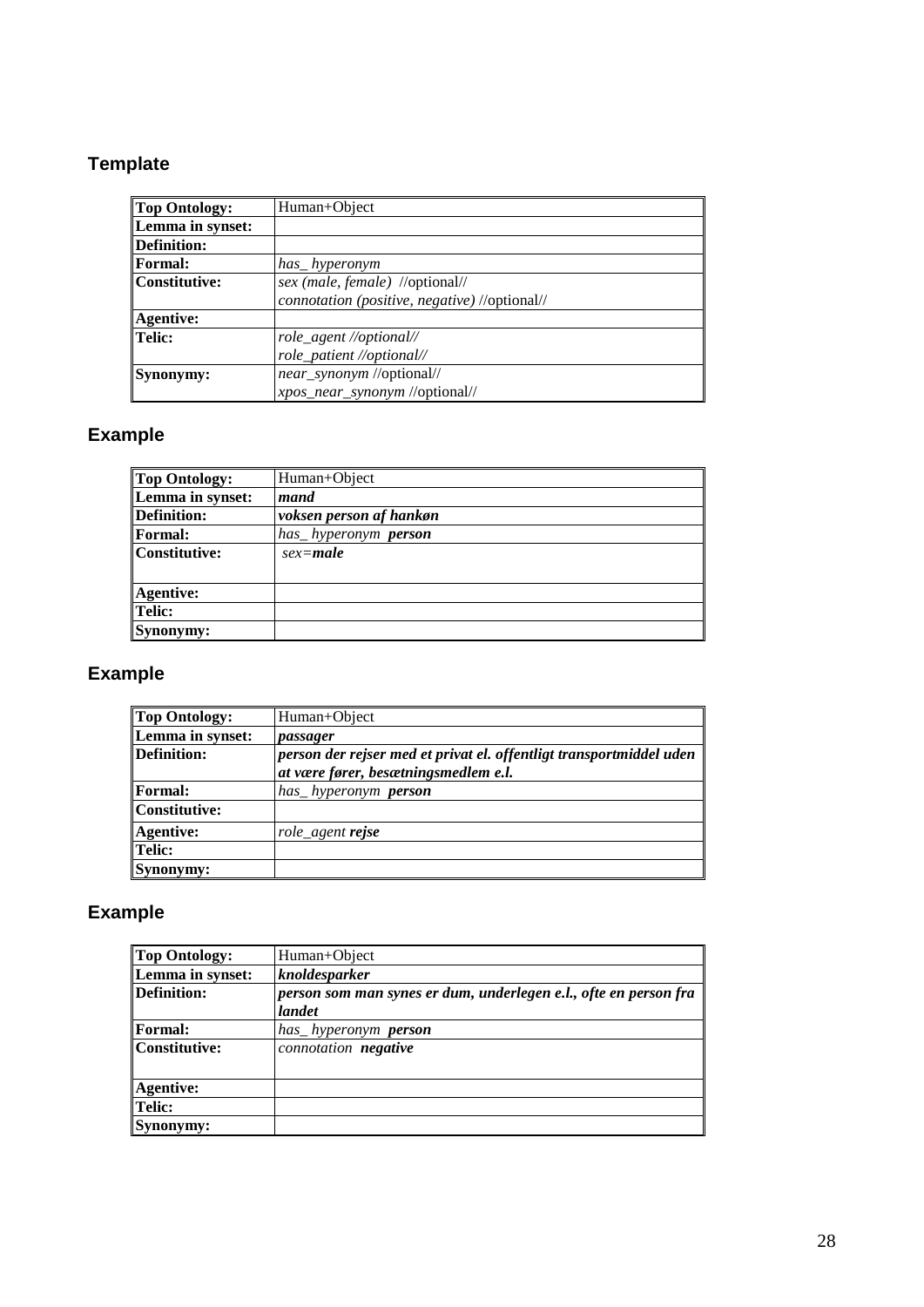## **Example**

| Top Ontology:    | Human+Object                                                              |
|------------------|---------------------------------------------------------------------------|
| Lemma in synset: | modtager                                                                  |
| Definition:      | <i>person, organisation, stat e.l. som modtager noget, fx en genstand</i> |
|                  | el. en ydelse                                                             |
| Formal:          | has_hyperonym person                                                      |
| Constitutive:    |                                                                           |
|                  |                                                                           |
| <b>Agentive:</b> | role_patient <b>modtage</b>                                               |
| Telic:           |                                                                           |
| Synonymy:        |                                                                           |

## <span id="page-28-0"></span>**Ontological type: HUMAN + OBJECT + OCCUPATION**

| <b>Test/explanation</b> | X har jobfunktionen at Y                                     |
|-------------------------|--------------------------------------------------------------|
| <b>Examples:</b>        | en skolelærer har jobfunktionen at undervise i en folkeskole |
| Comments:               |                                                              |

## **Template**

| <b>Top Ontology:</b> | Human+Object+Occupation        |
|----------------------|--------------------------------|
| Lemma in synset:     |                                |
| Definition:          |                                |
| <b>Formal:</b>       | has hyperonym                  |
| Constitutive:        | sex (male/female) //optional// |
| <b>Agentive:</b>     |                                |
| Telic:               | role agent                     |
| <b>Synonymy:</b>     | near_synonym //optional//      |
|                      | xpos_near_synonym //optional// |

# **Example**

| Top Ontology:    | Human+Object+Occupation                                                               |
|------------------|---------------------------------------------------------------------------------------|
| Lemma in synset: | skolelærer                                                                            |
| Definition:      | (seminarieuddannet) lærer der underviser på grundskoleniveau,<br>typisk i folkeskolen |
| Formal:          | has hyperonym <b>lærer</b>                                                            |
| Constitutive:    |                                                                                       |
| Agentive:        |                                                                                       |
| Telic:           | role_agent <b>undervise</b>                                                           |
| Synonymy:        | near_synonym //optional//<br>xpos_near_synonym //optional//                           |

## <span id="page-28-1"></span>**Ontological type: HUMAN + OBJECT + GROUP**

| <b>Test/explanation</b> | X består af en gruppe mennesker               |
|-------------------------|-----------------------------------------------|
| <b>Examples:</b>        | børneflok, hær, befolkningsgruppe, borgerskab |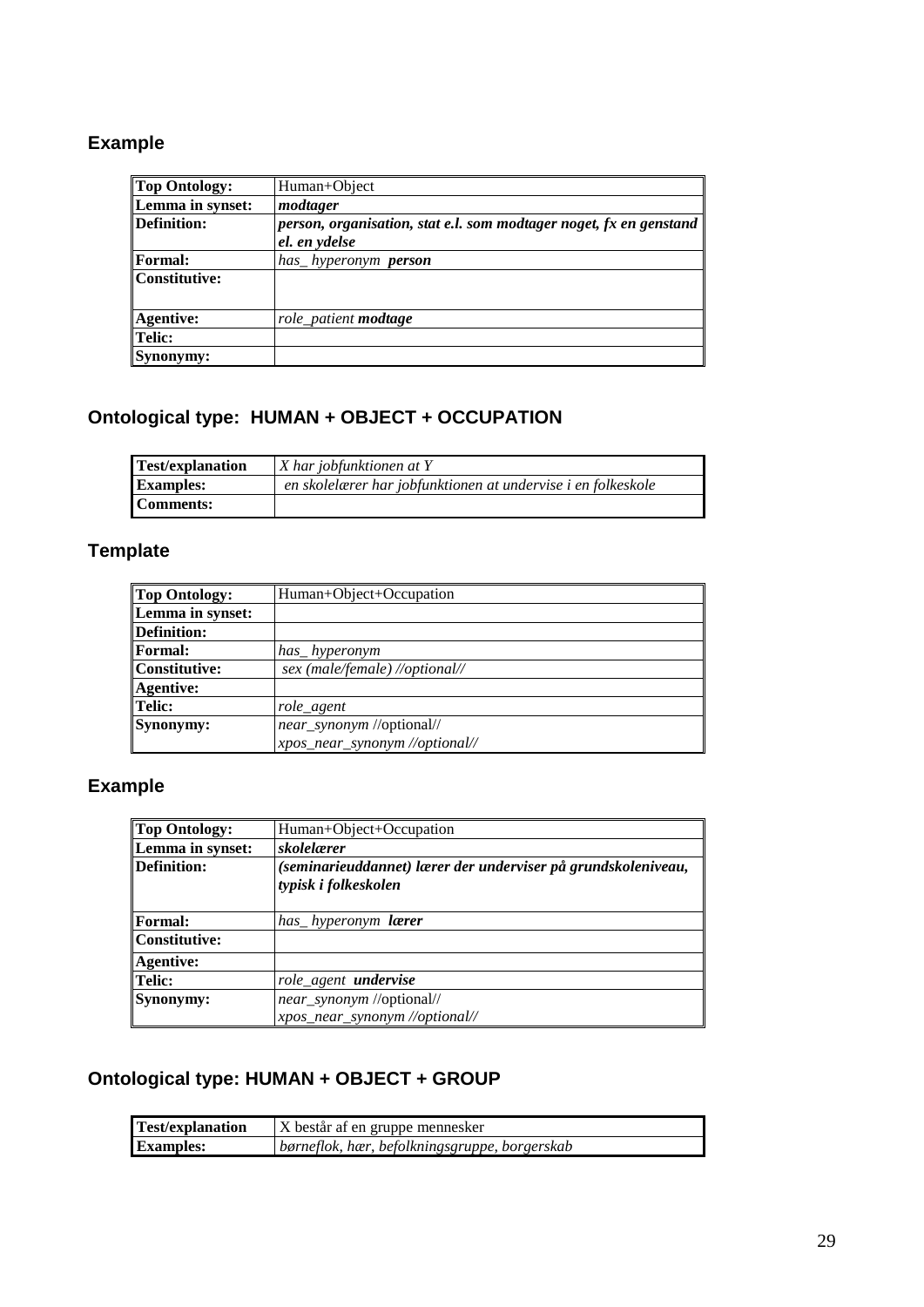| $\sim$<br><b>Comments:</b> |  |
|----------------------------|--|

# **Template**

| Top Ontology:    | Human+Object+Group             |
|------------------|--------------------------------|
| Lemma in synset: |                                |
| Definition:      |                                |
| <b>Formal:</b>   | has_hyperonym                  |
| Constitutive:    | has meropart                   |
| Agentive:        |                                |
| Telic:           | role_agent //optional//        |
|                  | role_patient //optional//      |
| Synonymy:        | near_synonym //optional//      |
|                  | xpos_near_synonym //optional// |

## **Example**

| <b>Top Ontology:</b> | Human+Object+Group                   |
|----------------------|--------------------------------------|
| Lemma in synset:     | børneflok                            |
| <b>Definition:</b>   | række af børn som et forældrepar har |
| <b>Formal:</b>       | has_hyperonym <b>gruppe</b>          |
| <b>Constitutive:</b> | has_meropart <b>barn</b>             |
| <b>Agentive:</b>     |                                      |
| <b>Telic:</b>        |                                      |
| Synonymy:            |                                      |

# <span id="page-29-0"></span>**Ontological type: ANIMAL + OBJECT**

| Test/explanation | Levende organisme som kan bevæge sig |
|------------------|--------------------------------------|
| <b>Examples:</b> | hjort, hund, snegl, sommerfugl       |
| Comments:        |                                      |

# **Template**

| <b>Top Ontology:</b> | Animal+Object                  |
|----------------------|--------------------------------|
| Lemma in synset:     |                                |
| <b>Definition:</b>   |                                |
| <b>Formal:</b>       | has hyperonym                  |
| <b>Constitutive:</b> |                                |
| <b>Agentive:</b>     |                                |
| Telic:               |                                |
| Synonymy:            | near_synonym //optional//      |
|                      | xpos_near_synonym //optional// |

# **Example**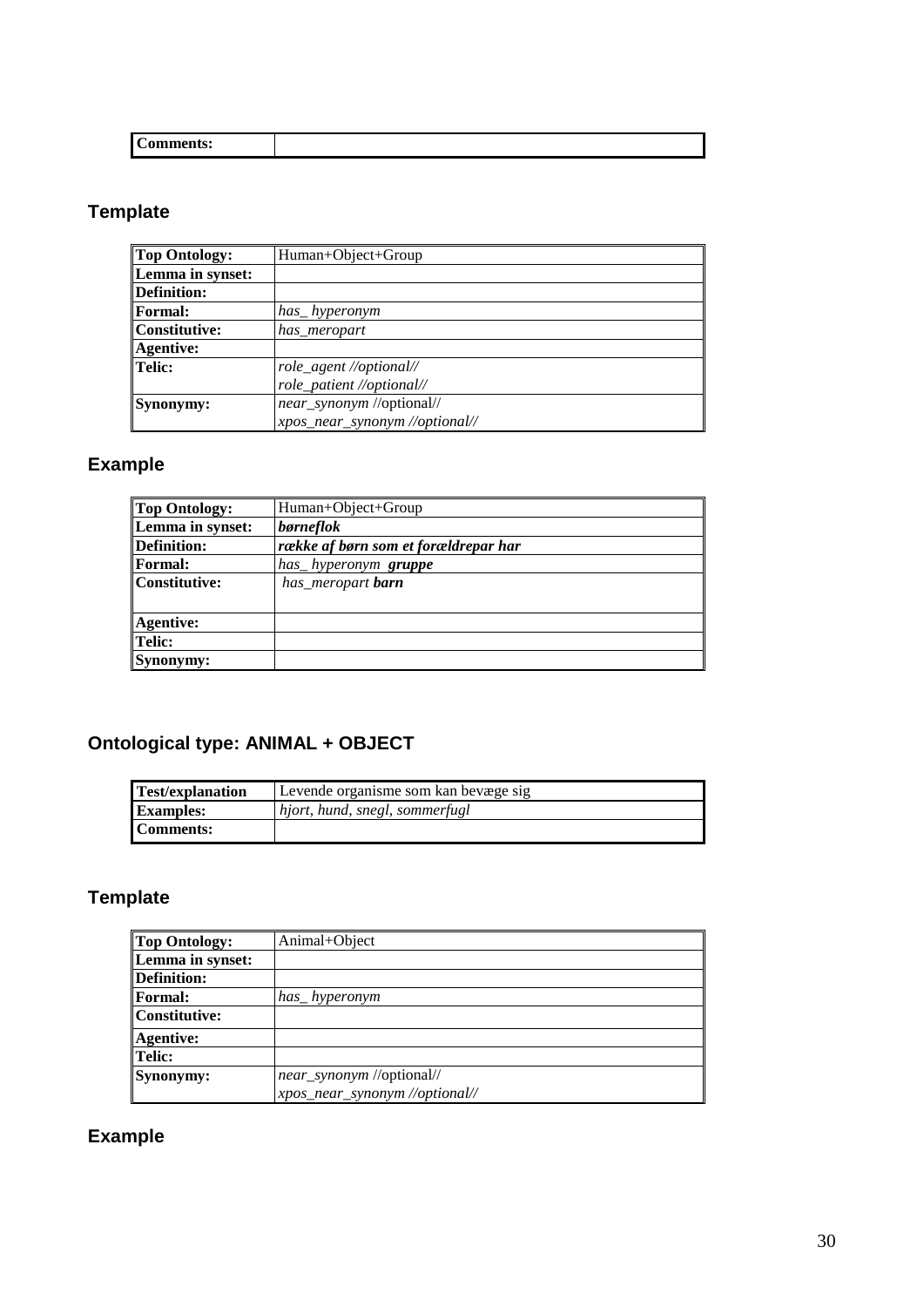| Top Ontology:    | Animal+Object                                              |
|------------------|------------------------------------------------------------|
| Lemma in synset: | hjort                                                      |
| Definition:      | stor drøvtygger der lever i skovområder og der for hannens |
|                  | vedkommende har gevir                                      |
| Formal:          | has_hyperonym drøvtygger                                   |
| Constitutive:    |                                                            |
| Agentive:        |                                                            |
| Telic:           |                                                            |
| Synonymy:        | near_synonym //optional//                                  |
|                  | xpos_near_synonym //optional//                             |

# <span id="page-30-0"></span>**Ontological type: ARTIFACT + OBJECT**

| Test/explanation | Kunstigt frembragte genstande    |
|------------------|----------------------------------|
| <b>Examples:</b> | anordning, maskine, konstruktion |
| Comments:        |                                  |

# **Template**

| <b>Top Ontology:</b> | Artifact + Object              |
|----------------------|--------------------------------|
| Lemma in synset:     |                                |
| <b>Definition:</b>   |                                |
| <b>Formal:</b>       | has_hyperonym                  |
| <b>Constitutive:</b> | has_mero_part //optional//     |
| <b>Agentive:</b>     | $made_b$                       |
| Telic:               | used_for                       |
|                      | used_for_object //optional//   |
| Synonymy:            | near_synonym //optional//      |
|                      | xpos_near_synonym //optional// |

# **Example**

| <b>Top Ontology:</b> | Artifact+Object                                      |
|----------------------|------------------------------------------------------|
| Lemma in synset:     | affaldskværn                                         |
| Definition:          | maskine til findeling (el. sammenpresning) af affald |
| <b>Formal:</b>       | has hyperonym <b>maskine</b>                         |
| Constitutive:        |                                                      |
| <b>Agentive:</b>     | made_by fremstille                                   |
| <b>Telic:</b>        | used_for kværne                                      |
|                      | used_for_object affald                               |
| Synonymy:            |                                                      |

## <span id="page-30-1"></span>**Ontological type: VEHICLE +ARTIFACT+OBJECT**

| <b>Test/explanation</b> | John tog til Roskilde i en varevogn |
|-------------------------|-------------------------------------|
| <b>Examples:</b>        | bil, vogn, fly, slæde, varevogn     |
| Comments:               |                                     |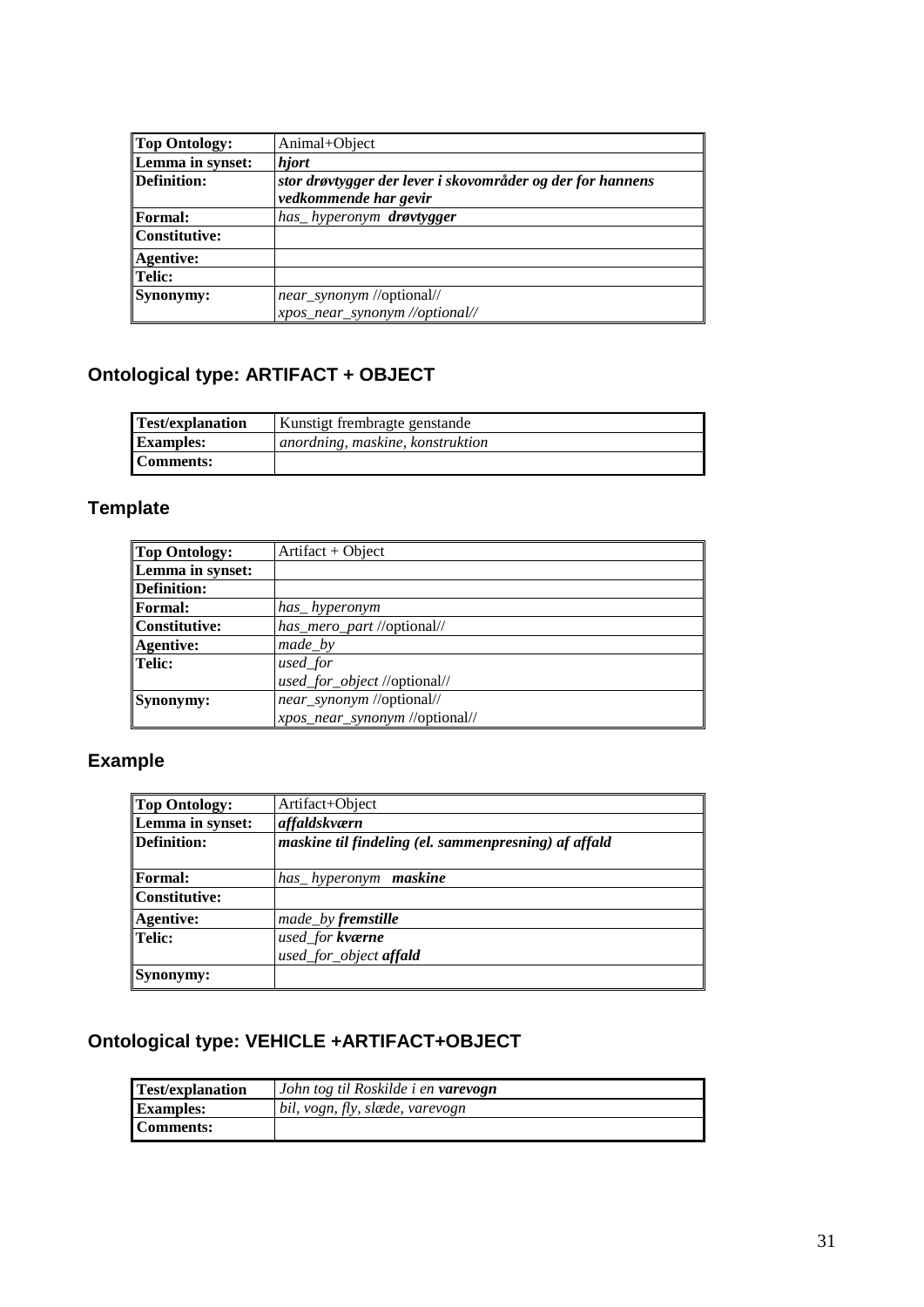## **Template**

| <b>Top Ontology:</b> | Vehicle+Artifact+Object        |
|----------------------|--------------------------------|
| Lemma in synset:     |                                |
| <b>Definition:</b>   |                                |
| <b>Formal:</b>       | has_hyperonym                  |
| Constitutive:        | has_holo_part //optional//     |
|                      | has_mero_madeof //optional//   |
|                      | has_mero_part //optional//     |
|                      |                                |
| <b>Agentive:</b>     | <i>made_by //optional//</i>    |
| Telic:               | used_for                       |
| Synonymy:            | near_synonym //optional//      |
|                      | xpos_near_synonym //optional// |

### **Example**

| <b>Top Ontology:</b> | Vehicle+Artifact+Object                                             |
|----------------------|---------------------------------------------------------------------|
| Lemma in synset:     | trillebør                                                           |
| <b>Definition:</b>   | lille vogn med et enkelt hjul foran og to støtteben samt to håndtag |
|                      | bagved, brugt til at transportere mindre læs på fx en byggeplads    |
|                      | el. ved havearbejde                                                 |
| Formal:              | has_hyperonym vogn                                                  |
| <b>Constitutive:</b> | has_mero_part hjul                                                  |
|                      | has_mero_part støtteben                                             |
|                      |                                                                     |
| <b>Agentive:</b>     | made_by <b>fremstille</b>                                           |
| <b>Telic:</b>        | used for <b>transportere</b>                                        |
| <b>Synonymy:</b>     |                                                                     |

# <span id="page-31-0"></span>**Ontological type: COMESTIBLE + ARTIFACT + OBJECT**

| <b>Test/explanation</b> | jeg har lavet en <b>kage</b> til dessert |
|-------------------------|------------------------------------------|
| <b>Examples:</b>        | kage, krebinet, laksemousse              |
| Comments:               | tællelig, frembragt fødevare             |

## **Template**

| <b>Top Ontology:</b> | $Comestible + Artifact + Object$                               |
|----------------------|----------------------------------------------------------------|
| Lemma in synset:     |                                                                |
| <b>Definition:</b>   |                                                                |
| <b>Formal:</b>       | has_hyperonym                                                  |
| <b>Constitutive:</b> | has_holo_part //optional// (only when described in definition) |
|                      | has_mero_part //optional//                                     |
| <b>Agentive:</b>     | $made_b$                                                       |
| <b>Telic:</b>        | used_for spise                                                 |
| Synonymy:            | near_synonym //optional//                                      |
|                      | xpos_near_synonym //optional//                                 |

## **Example**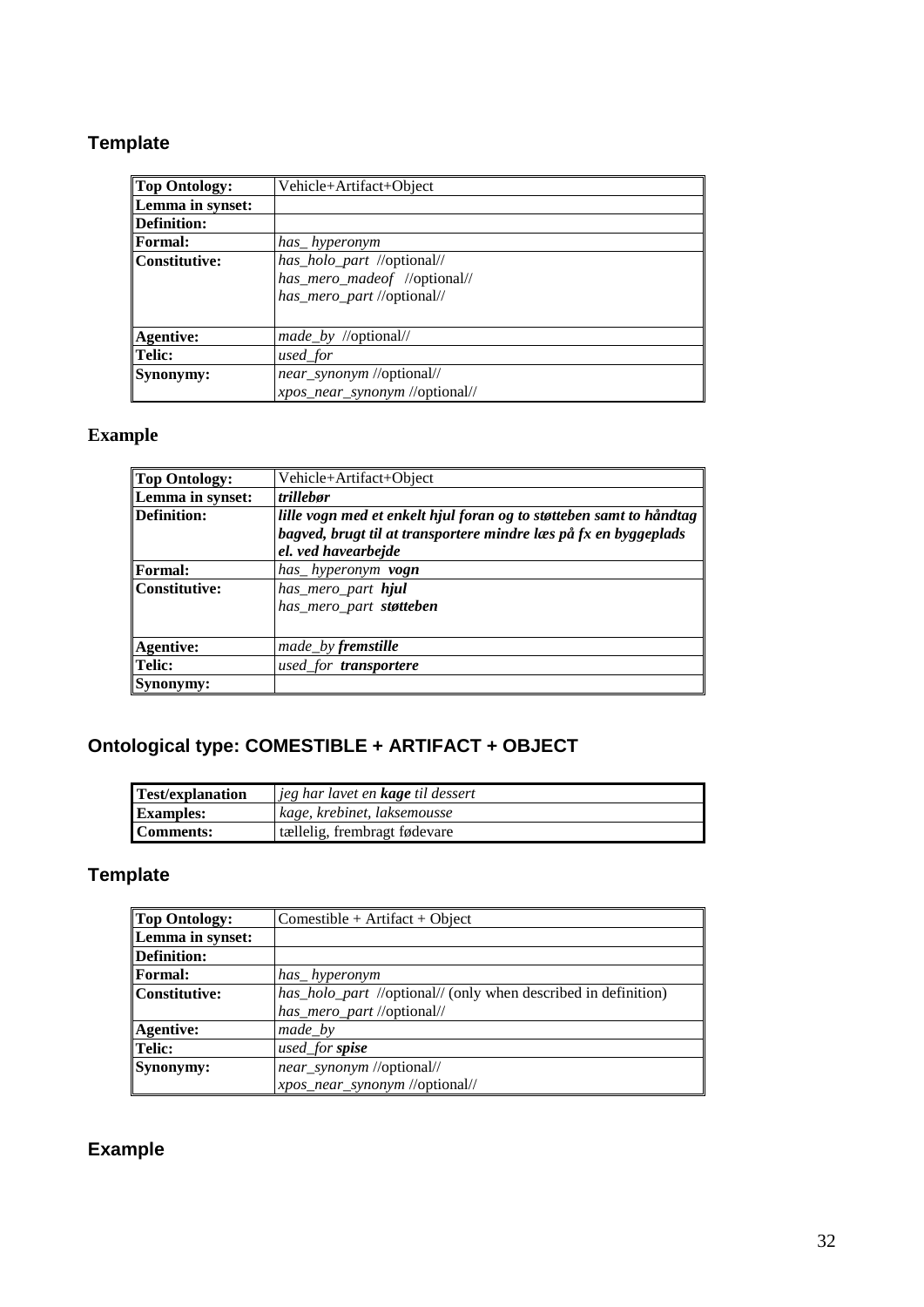| <b>Top Ontology:</b> | Comestible+Artifact-Obejct   |
|----------------------|------------------------------|
| Lemma in synset:     |                              |
| Definition:          | kage                         |
| <b>Formal:</b>       | has_hyperonym <b>bagværk</b> |
| Constitutive:        | has_mero_part sukker         |
| <b>Agentive:</b>     | made_by <b>bage</b>          |
| Telic:               | used_for spise               |
| Synonymy:            |                              |

## <span id="page-32-0"></span>**Ontological type: FURNITURE + ARTIFACT + OBJECT**

| <b>Test/explanation</b> | jeg har møbleret min stue med en <b>lampe</b> |
|-------------------------|-----------------------------------------------|
| <b>Examples:</b>        | lampe, stol, reol                             |
| Comments:               | <i>objects which are furniture</i>            |

# **Template**

| <b>Top Ontology:</b> | Furniture + Artifact + Object  |
|----------------------|--------------------------------|
| Lemma in synset:     |                                |
| <b>Definition:</b>   |                                |
| <b>Formal:</b>       | has hyperonym                  |
| <b>Constitutive:</b> | has_mero_part //optional//     |
|                      | has_mero_madeof //optional//   |
|                      | concerns //optional//          |
| <b>Agentive:</b>     | made_by //optional//           |
| Telic:               | used_for                       |
|                      |                                |
| Synonymy:            | near_synonym //optional//      |
|                      | xpos_near_synonym //optional// |

## **Example**

| Top Ontology:    | Furniture + Artifact + Object                                    |
|------------------|------------------------------------------------------------------|
| Lemma in synset: | stol                                                             |
| Definition:      | siddemøbel med plads til én person, ofte med fire ben, ryglæn og |
|                  | evt. armlæn                                                      |
| Formal:          | has_hyperonym siddemøbel                                         |
| Constitutive:    | has_mero_part ben                                                |
|                  | has_mero_part ryglæn                                             |
| <b>Agentive:</b> |                                                                  |
| Telic:           | used_for <b>sidde</b>                                            |
|                  |                                                                  |
| Synonymy:        |                                                                  |

# <span id="page-32-1"></span>**Ontological type: INSTRUMENT + ARTIFACT + OBJECT**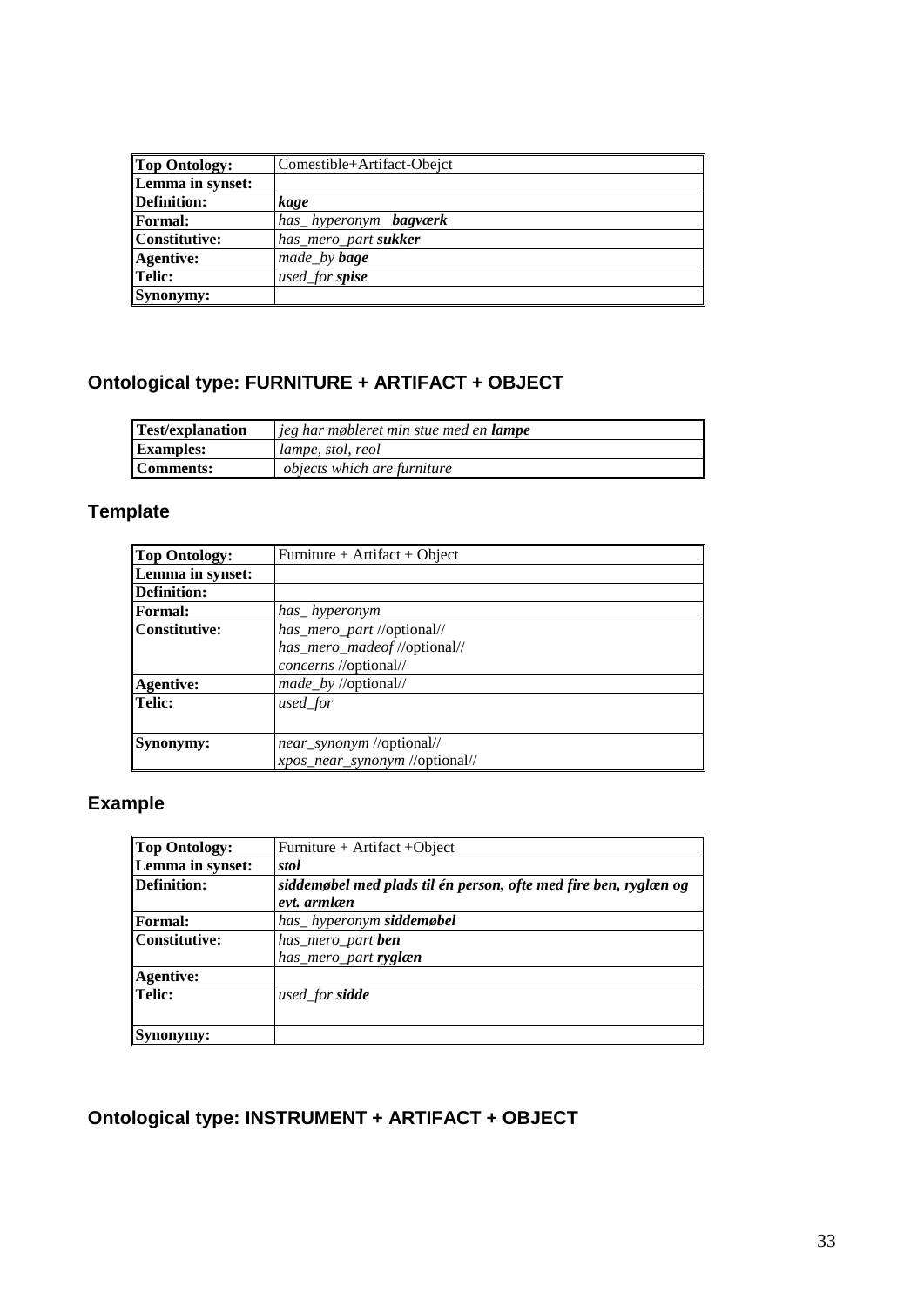| <b>Test/explanation</b> | Han brugte X til at Y med                                    |
|-------------------------|--------------------------------------------------------------|
|                         | Redskaber og mindre maskiner der typisk betjenes med hånden; |
|                         | inkluderer også musikinstrumenter                            |
| <b>Examples:</b>        | guitar, åre, gaffel, pincet, blyant, bor                     |
| <b>Comments:</b>        |                                                              |

## **Template**

| <b>Top Ontology:</b> | Instrument+Artifact+Object     |
|----------------------|--------------------------------|
| Lemma in synset:     |                                |
| <b>Definition:</b>   |                                |
| <b>Formal:</b>       | has_hyperonym                  |
| <b>Constitutive:</b> | <i>Concerns</i> //optional//   |
|                      | has_mero_part //optional//     |
|                      | has_holo_part                  |
| <b>Agentive:</b>     | used_for                       |
|                      | fpo_object //optional//        |
| <b>Telic:</b>        | $made_b$                       |
| Synonymy:            | near_synonym //optional//      |
|                      | xpos_near_synonym //optional// |

## **Example**

| <b>Top Ontology:</b> | Instrument+Artifact+Object                  |
|----------------------|---------------------------------------------|
| Lemma in synset:     | bor                                         |
| <b>Definition:</b>   | redskab til at bore huller med              |
| <b>Formal:</b>       | has_hyperonym <b>redskab</b>                |
| Constitutive:        |                                             |
| <b>Agentive:</b>     | used_for <b>bore</b><br>used_for_object hul |
| <b>Telic:</b>        | made_by fremstille                          |
| Synonymy:            |                                             |

## <span id="page-33-0"></span>**Examples of acts (2 nd Order Entities)**

## <span id="page-33-1"></span>**Ontological type: BOUNDEDEVENT+AGENTIVE+CONDITION+PHYSICAL**

| <b>Test/explanation</b> | afsluttede handlinger hvor noget bevidst ændres fysisk |
|-------------------------|--------------------------------------------------------|
| <b>Examples:</b>        | bøje, brække, bryde, flytte                            |
| Comments:               |                                                        |

## **Template**

| <b>Top Ontology:</b> | BoundedEvent+Agentive+Condition+Physical |
|----------------------|------------------------------------------|
| Lemma in synset:     |                                          |
| Definition:          |                                          |
| <b>Formal:</b>       | has hyperonym                            |
| Constitutive:        |                                          |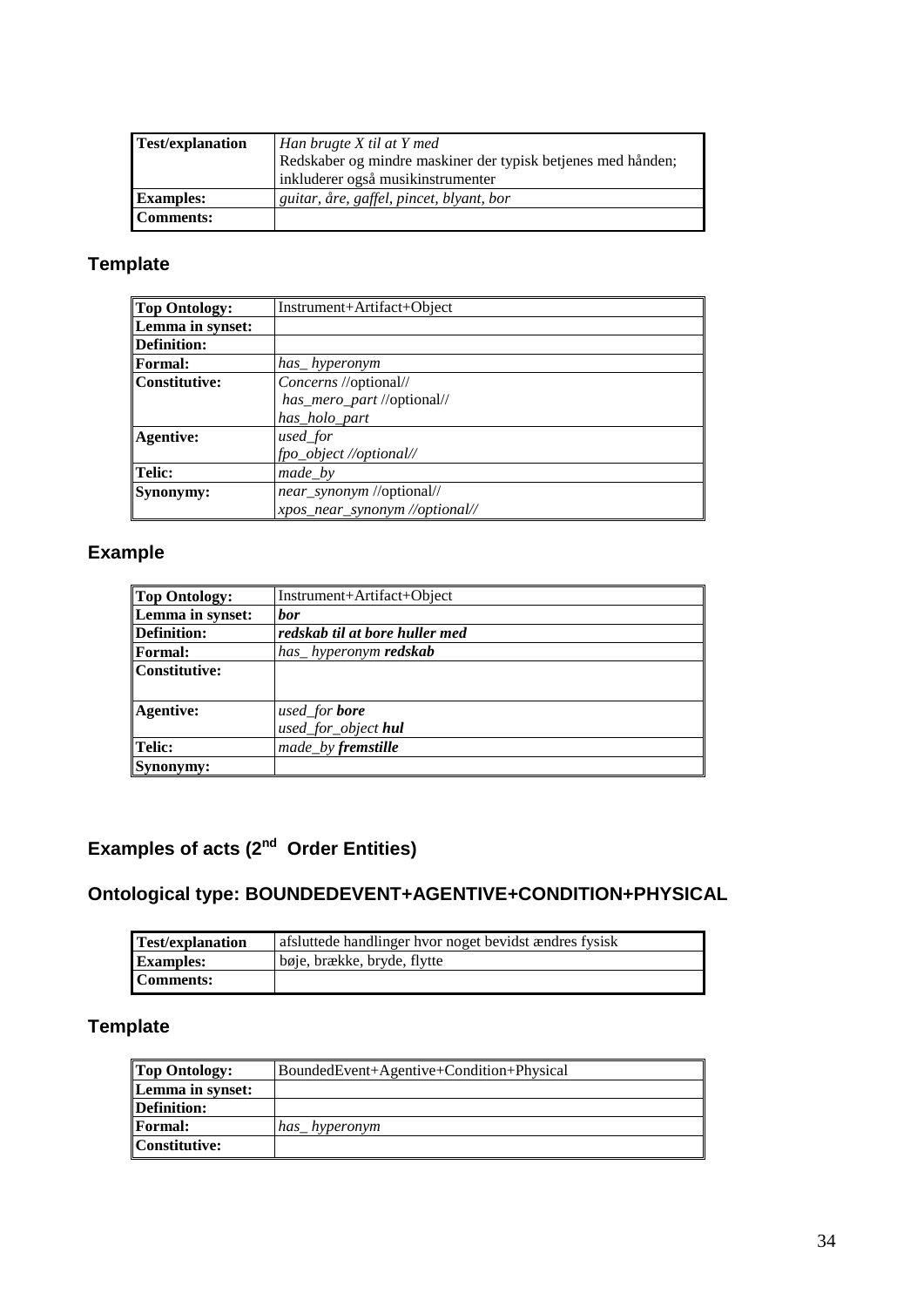| Agentive: |                                |
|-----------|--------------------------------|
| Telic:    |                                |
| Synonymy: | near_synonym //optional//      |
|           | xpos_near_synonym //optional// |

## **Example**

| <b>Top Ontology:</b> | BoundedEvent+Agentive+Condition+Physical                         |
|----------------------|------------------------------------------------------------------|
| Lemma in synset:     | ombygge                                                          |
| Definition:          | ændre på en bygning el. en genstand så den kan bruges til et nyt |
|                      | formål                                                           |
| Formal:              | has_hyperonym <b>ændre</b>                                       |
| Constitutive:        |                                                                  |
|                      |                                                                  |
| Agentive:            |                                                                  |
| Telic:               |                                                                  |
| Synonymy:            |                                                                  |

### <span id="page-34-0"></span>**Ontological type: BOUNDEDEVENT+AGENTIVE+MENTAL+PURPOSE**

| <b>Test/explanation</b> | bevidst og afsluttet tankevirksomhed med et bestemt formål     |
|-------------------------|----------------------------------------------------------------|
| <b>Examples:</b>        | afvejning, analyse, censur, beregning, skøn, plan, planlægning |
| Comments:               |                                                                |

## **Template**

| <b>Top Ontology:</b> | BoundedEvent+Agentive+Mental+Purpose |
|----------------------|--------------------------------------|
| Lemma in synset:     |                                      |
| Definition:          |                                      |
| <b>Formal:</b>       | has_hyperonym                        |
| Constitutive:        | Concerns                             |
| Agentive:            |                                      |
| Telic:               | for purpose of                       |
| Synonymy:            | xpos_near_synonym //optional//       |

### **Example**

| Top Ontology:      | BoundedEvent+Agentive+Mental+Purpose |
|--------------------|--------------------------------------|
| Lemma in synset:   | <b>Bedømmelse</b>                    |
| <b>Definition:</b> | det at bedømme noget                 |
| <b>Formal:</b>     | has_hyperonym_tankevirksomhed        |
| Constitutive:      | Concerns                             |
| Agentive:          |                                      |
| Telic:             | for_purpose_of                       |
| Synonymy:          | xpos_near_synonym //optional//       |

## **Ontological type: UNBOUNDEDEVENT+PHYSICAL+LOCATION**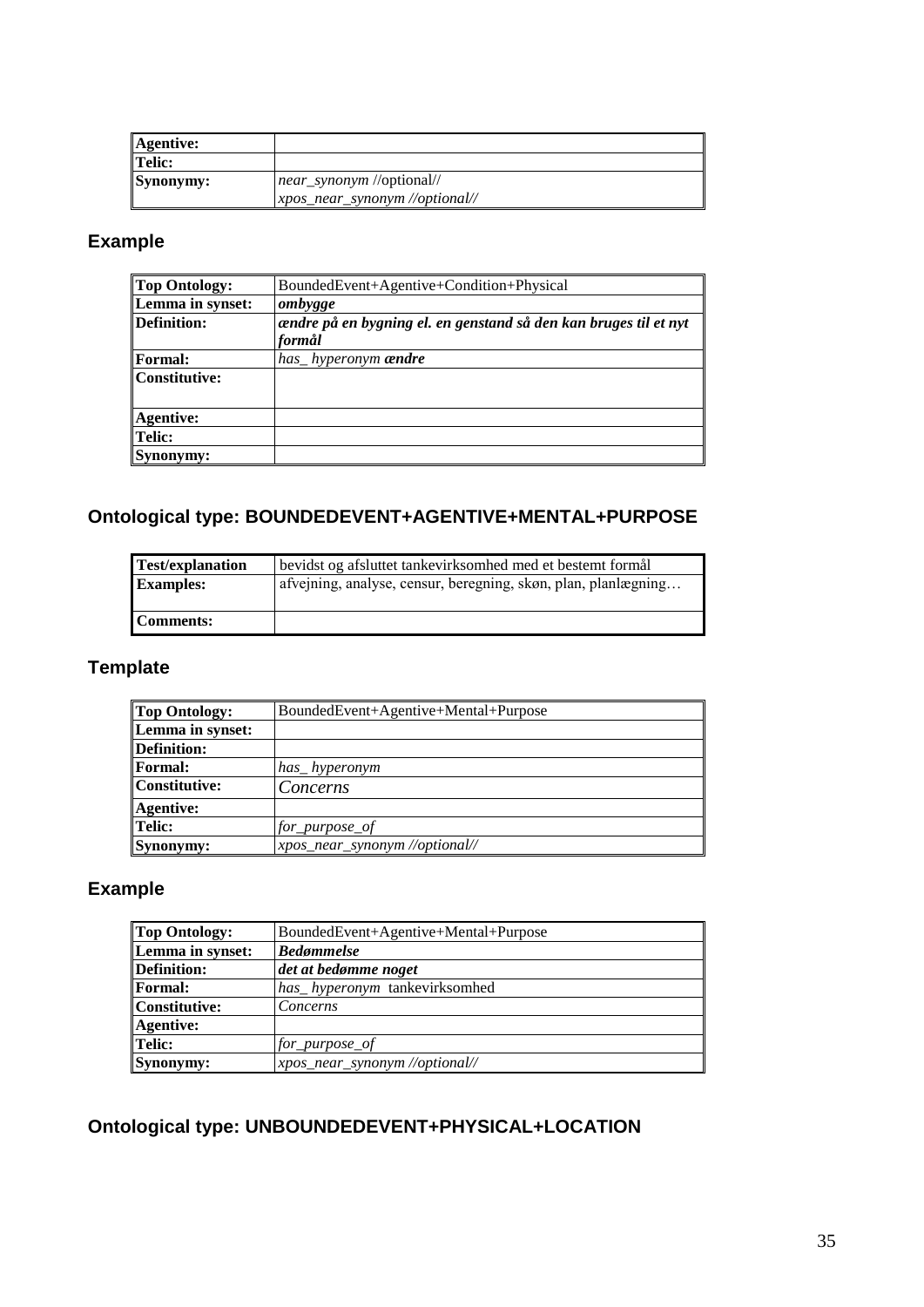| <b>Test/explanation</b> | bevæge sig et sted hen, retningsbevægelsesverber                 |
|-------------------------|------------------------------------------------------------------|
| <b>Examples:</b>        | Levin-klasser: 51.1. (Verbs of Inherently directed motion, e.g.: |
|                         | arrive, fall); 51.2. (Leave verbs, e.g.: abandon, leave)         |
| Comments:               | Bemærk at unbounded bevægelsesverber bliver bounded når der      |
|                         | tiolføjes retningsadverbial                                      |

## **Template**

| <b>Top Ontology:</b> | UnboundedEvent+Physical+Location |
|----------------------|----------------------------------|
| Lemma in synset:     |                                  |
| Definition:          |                                  |
| <b>Formal:</b>       | has hyperonym                    |
| ArgStr:              | <b>ARG2ADJNON NON</b>            |
| Synonymy:            | near_synonym //optional//        |
|                      | xpos_near_synonym //optional//   |

## **Example**

| <b>Top Ontology:</b> | Unbounded+Physical+Location                                               |
|----------------------|---------------------------------------------------------------------------|
| Lemma in synset:     | falde                                                                     |
| Definition:          | hurtigt bevæge sig uhindret gennem luften modjorden pga.<br>tyngdekraften |
| <b>Formal:</b>       | has_hyperonym bevæge_sig                                                  |
| ArgStr:              |                                                                           |
| Synonymy:            | near_synonym dratte ned<br>xpos_near_synonym fald                         |

### <span id="page-35-0"></span>**Examples of properties (2<sup>nd</sup> Order Entities)**

# <span id="page-35-1"></span>**Ontological type: PROPERTY+CONDITION+PHYSICAL**

| <b>Test/explanation</b> | Fysiske egenskaber der vedrører fysik og helbredstilstand |
|-------------------------|-----------------------------------------------------------|
| <b>Examples:</b>        | mavepine, ledsmerter, kræft, diabetes, kondition          |
| <b>Comments:</b>        |                                                           |

# **Template**

| Top Ontology:      | Property+Condition+Physical    |
|--------------------|--------------------------------|
| Lemma in synset:   |                                |
| <b>Definition:</b> |                                |
| <b>Formal:</b>     | has hyperonym                  |
| ArgStr:            |                                |
| Synonymy:          | near_synonym //optional//      |
|                    | xpos_near_synonym //optional// |

## **Example**

| <b>Top Ontology:</b> | Property+Condition+Physical |
|----------------------|-----------------------------|
| Lemma in synset:     | $\kappa$ kræftsygdom        |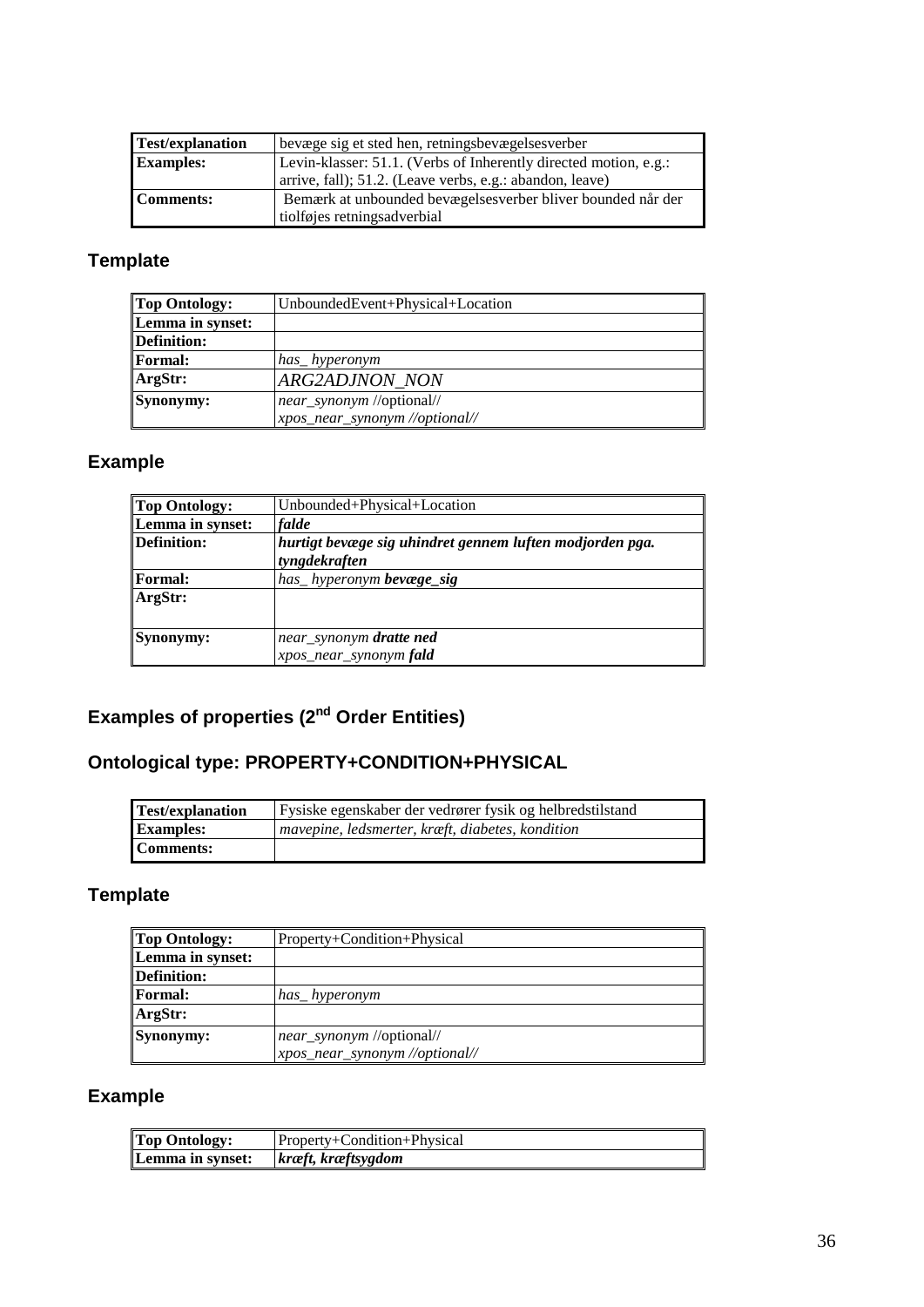| Definition:    | sygdom der skyldes unormal vækst af celler |
|----------------|--------------------------------------------|
| <b>Formal:</b> | has_hyperonym <b>sygdom</b>                |
| ArgStr:        |                                            |
|                |                                            |
| Synonymy:      |                                            |

### <span id="page-36-0"></span>**Examples of abstract entities (3rd Order Entities)**

### <span id="page-36-1"></span>**Ontological type: 3RDORDERENTITY+MENTAL+PURPOSE+MANNER**

| <b>Test/explanation</b> | Abstrakte entititer der har et formål og en mådesangivelse |
|-------------------------|------------------------------------------------------------|
| <b>Examples:</b>        | kur, metode, måde                                          |
| Comments:               |                                                            |

### **Template**

| Top Ontology:    | 3rdOrderEntity+Mental+Purpose+Manner |
|------------------|--------------------------------------|
| Lemma in synset: |                                      |
| Definition:      |                                      |
| <b>Formal:</b>   | has hyperonym                        |
| Constitutive:    |                                      |
| Agentive:        |                                      |
| Telic:           |                                      |
| Synonymy:        | near_synonym //optional//            |
|                  | xpos_near_synonym //optional//       |

#### **Example**

| <b>Top Ontology:</b> | 3rdOrderEntity+Mental+Purpose+Manner                             |
|----------------------|------------------------------------------------------------------|
| Lemma in synset:     | <b>kur</b>                                                       |
| <b>Definition:</b>   | foranstaltning eller metode til behandling af sygdom eller andre |
|                      | problemer der vedrører kroppen                                   |
| <b>Formal:</b>       | has hyperonym <b>metode</b>                                      |
| <b>Constitutive:</b> |                                                                  |
| <b>Agentive:</b>     |                                                                  |
| Telic:               |                                                                  |
| Synonymy:            |                                                                  |

# <span id="page-36-2"></span>**7. Validation**

2% of the material in DanNet has been validated. The focus of the validation has been the same as the editorial focus. Validation has shown that there are some inconsistencies in the semantic description. Where the hyperonomy relation is mostly consistent throughout the material, the other relations vary as to the amount of detail in which they are specified. This is unsurprising and is